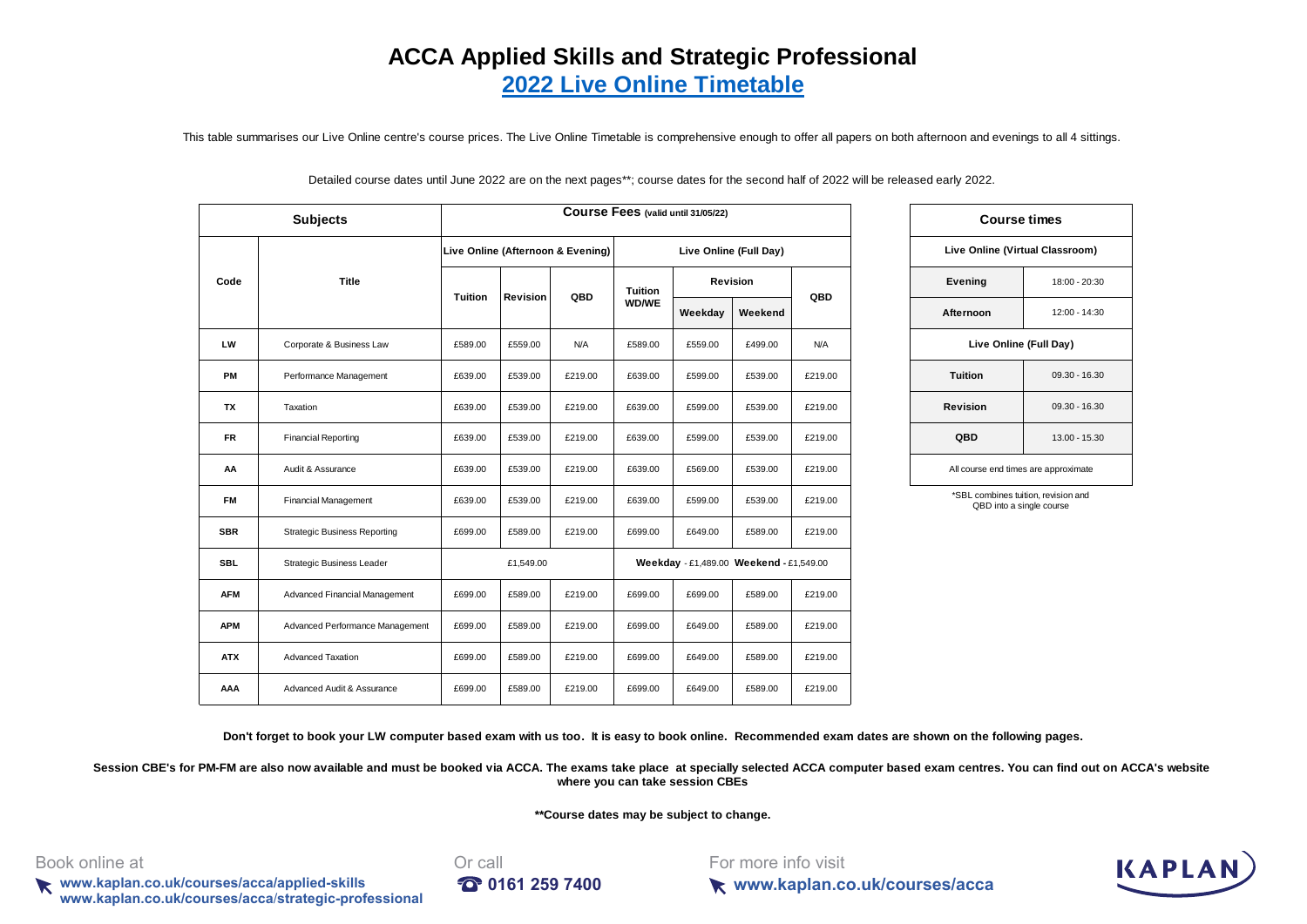# **Corporate & Business Law (ENG)**

**June 2022 exam sitting**

| LW (ENG)           |            |        |            | Tuition |        |        |            |        | Revision |        |
|--------------------|------------|--------|------------|---------|--------|--------|------------|--------|----------|--------|
| <b>Live Online</b> | Thu        | Fri    | <b>Mon</b> |         |        |        | Mon        | Tue    |          |        |
| Weekday            | 05 May     | 06 May | 16 May     |         |        |        | 23 May     | 24 May |          |        |
| <b>Live Online</b> | Mon        | Tue    | Wed        |         |        |        | Thu        | Fri    |          |        |
| Weekday            | 09 May     | 10 May | 11 May     |         |        |        | 26 May     | 27 May |          |        |
| <b>Live Online</b> | Sun        | Sun    | Sun        |         |        |        | Sun        | Sun    |          |        |
| Weekend            | 13 Mar     | 20 Mar | 27 Mar     |         |        |        | 08 May     | 29 May |          |        |
| <b>Live Online</b> | Tue        | Thu    | Tue        | Thu     | Tue    | Thu    | Tue        | Thu    | Tue      | Thu    |
| <b>Afternoon</b>   | 29 Mar     | 31 Mar | 05 Apr     | 07 Apr  | 12 Apr | 14 Apr | 26 Apr     | 28 Apr | 03 May   | 05 May |
| <b>Live Online</b> | <b>Mon</b> | Wed    | Tue        | Wed     | Mon.   | Wed    | <b>Mon</b> | Wed    | Mon      | Wed    |
| Evening            | 11 Apr     | 13 Apr | 19 Apr     | 20 Apr  | 25 Apr | 27 Apr | 09 May     | 11 May | 16 May   | 18 May |

**September 2022 exam sitting**

| LW (ENG)                              |        |        | Tuition    |        |        |        |            | Revision   |        |        |
|---------------------------------------|--------|--------|------------|--------|--------|--------|------------|------------|--------|--------|
| <b>Live Online</b>                    | Thu    | Fri    | Thu        |        |        |        | Thu        | Fri        |        |        |
| Weekday                               | 23.lun | 24 Jun | 07.lul     |        |        |        | 28 Jul     | 29 Jul     |        |        |
| <b>Live Online</b>                    | Sat    | Sat    | Sat        |        |        |        | Sat        | Sat        |        |        |
| Weekend                               | 18 Jun | 25 Jun | $02$ .lul  |        |        |        | 09 Jul     | 16 Jul     |        |        |
| <b>Live Online</b><br><b>Mternoon</b> | Mon    | Wed    | Mon        | Wed    | Mon    | Wed    | Mon        | <b>Mon</b> | Wed    | Mon    |
|                                       | 20 Jun | 22 Jun | 27.lun     | 29 Jun | 04 Jul | O6 Jul | 18 Jul     | 25 Jul     | 27 Jul | 01 Aug |
| <b>Live Online</b>                    | Mon    | Wed    | <b>Mon</b> | Wed    | Mon    | Wed    | <b>Mon</b> | <b>Mon</b> | Wed    | Mon    |
| Evening                               | 20 Jun | 22 Jun | 27 Jun     | 29 Jun | 04 Jul | O6 Jul | 18 Jul     | 25 Jul     | 27 Jul | 01 Aug |

**December 2022 exam sitting**

| LW (ENG)           |        |        |        | Tuition |        |        |        |        | Revision |        |
|--------------------|--------|--------|--------|---------|--------|--------|--------|--------|----------|--------|
| <b>Live Online</b> | Wed    | Thu    | Wed    |         |        |        | Tue    | Wed    |          |        |
| Weekdav            | 14 Sep | 15 Sep | 28 Sep |         |        |        | 18 Oct | 19 Oct |          |        |
| <b>Live Online</b> | Sat    | Sat    | Sat    |         |        |        | Sat    | Sat    |          |        |
| Weekend            | 17 Sep | 24 Sep | 01 Oct |         |        |        | 08 Oct | 15 Oct |          |        |
| <b>Live Online</b> | Mon    | Wed    | Mon    | Wed     | Mon    | Wed    | Mon    | Wed    | Mon      | Wed    |
| <b>Mternoon</b>    | 03 Oct | 05 Oct | 10 Oct | 12 Oct  | 17 Oct | 19 Oct | 07 Nov | 09 Nov | 14 Nov   | 16 Nov |
| <b>Live Online</b> | Mon    | Wed    | Mon    | Wed     | Mon    | Wed    | Mon    | Wed    | Mon      | Wed    |
| Evening            | 03 Oct | 05 Oct | 10 Oct | 12 Oct  | 17 Oct | 19 Oct | 07 Nov | 09 Nov | 14 Nov   | 16 Nov |

Book online at Orcall

**www.kaplan.co.uk/courses/acca/applied-skills 0161 259 7400 www.kaplan.co.uk/courses/acca**/**strategic-professional**

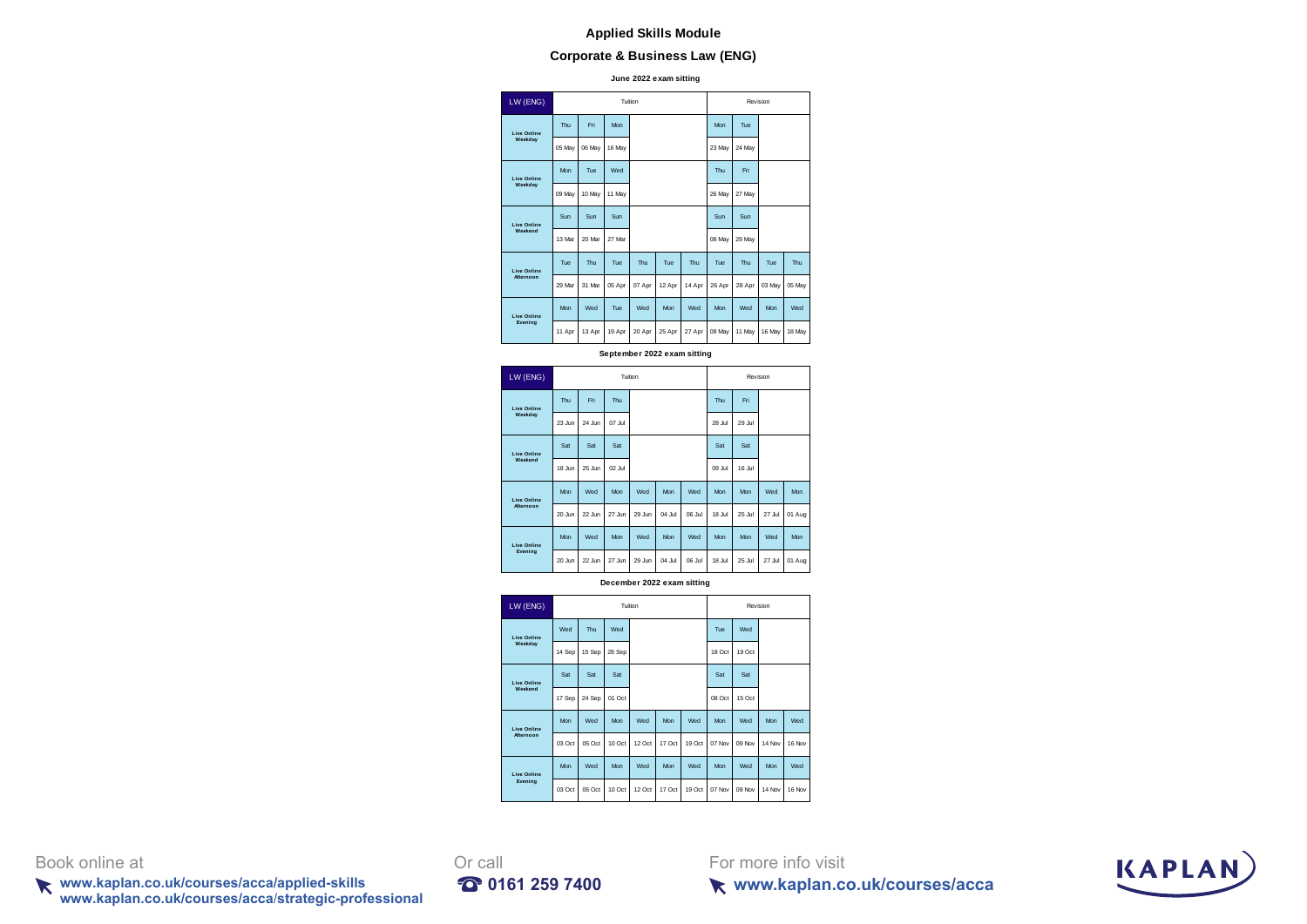#### **Performance Management**

**June 2022 exam sitting**

| PM                            |        |        |        | Tuition |        |                             |        |        |        | Revision |        |        | <b>QB</b>           | Exam   |
|-------------------------------|--------|--------|--------|---------|--------|-----------------------------|--------|--------|--------|----------|--------|--------|---------------------|--------|
| Live Onlin<br>Weekday         | Mon    | Tue    | Mon    | Tue     |        |                             |        |        | Tue    | Wed      | Tue    | Wed    | Tue                 | Wed    |
|                               | 21 Mar | 22 Mar | 11 Apr | 12 Apr  |        |                             |        |        | 03 May | 04 May   | 17 May | 18 May | 31 May              | ns.lun |
| Live Onlin<br>Weekday         | Mon    | Tue    | Mon    | Tue     |        |                             |        |        | Tue    | Wed      | Tue    | Wed    | Tue                 | Wed    |
|                               | 21 Ma  | 22 Mar | 11 Apr | 12 Apr  |        |                             |        |        | 03 May | 04 May   | 17 May | 18 May | 31 May              | 08 Jun |
| Live Onlin<br>Weekend         | Sun    | Sun    | Sun    | Sun     |        |                             |        |        | Sun    | Sun      |        |        | Sat                 | Wed    |
|                               | 03 Apr | 10 Apr | 24 Apr | 01 May  |        |                             |        |        | 15 May | 22 May   |        |        | 04 Jun              | 08 Jun |
| <b>Live Online</b><br>Weekend | Sun    | Sun    | Sun    | Sun     |        |                             |        |        | Sun    | Sun      |        |        | Sat                 | Wed    |
|                               | 03 Apr | 10 Apr | 24 Apr | 01 May  |        |                             |        |        | 15 May | 22 May   |        |        | 04 Jun              | 08 Jur |
| Live Onli                     | Tue    | Thu    | Tue    | Thu     | Tue    | Thu                         | Tue    | Thu    | Tue    | Thu      | Tue    | Thu    |                     | Wed    |
|                               | 22 Mar | 24 Mar | 29 Mar | 31 Mar  | 12 Apr | 14 Apr                      | 19 Apr | 21 Apr | 03 May | 05 May   | 10 May | 12 May |                     | 08 Jun |
| Live Onlin<br>Evening         | Thu    | Thu    | Thu    | Thu     | Tue    | Thu                         | Tue    | Thu    | Tue    | Thu      | Tue    | Thu    | Tue                 | Wed    |
|                               | 03 Ma  | 10 Mar | 17 Mar | 24 Mar  | 12 Apr | 14 Apr                      | 19 Apr | 21 Apr | 03 May | 05 May   | 10 May | 12 May | 31 May              | 08 Jun |
| Live Onlin<br>Evening         | Tue    | Thu    | Tue    | Thu     | Tue    | Thu                         | Tue    | Thu    | Tue    | Thu      | Tue    | Thu    | Tue                 | Wed    |
|                               | 22 Ma  | 24 Mar | 29 Ma  | 31 Mar  | 12 Apr | 14 Apr                      | 19 Apr | 21 Apr | 03 May | 05 May   | 10 May | 12 May | 31 May              | 08 Jur |
|                               |        |        |        |         |        | September 2022 exam sitting |        |        |        |          |        |        |                     |        |
| <b>PM</b>                     |        |        |        | Tuition |        |                             |        |        |        | Revision |        |        | <b>QB</b>           | Exam   |
| Live Onlin<br>Weekday         | Mon    | Tue    | Mon    | Tue     |        |                             |        |        | Mon    | Tue      | Mon    | Tue    | Wed                 | Wed    |
|                               | 27 Jun | 28 Jun | 18 Jul | 19 Jul  |        |                             |        |        | 01 Aug | 02 Aug   | 15 Aug | 16 Aug | 31 Aug              | 07 Sep |
| <b>Live Online</b><br>Weekend | Sun    | Sun    | Sun    | Sun     |        |                             |        |        | Sat    | Sun      |        |        | Sun                 | Wed    |
|                               | 26 Jun | 03 Jul | 17 Jul | 31 Jul  |        |                             |        |        | 13 Aug | 14 Aug   |        |        | 28 Aug              | 07 Sep |
| Live Onlin<br>Afternoon       | Mon    | Wed    | Mon    | Wed     | Mon    | Wed                         | Mon    | Wed    | Mon    | Wed      | Mon    | Wed    |                     | Wed    |
|                               | 27 Jun | 29 Jun | 04 Jul | 06 Jul  | 18 Jul | 20 Jul                      | 25 Jul | 27 Jul | 08 Aug | 10 Aug   | 15 Aug | 17 Aug |                     | 07 Sep |
| Live Onlin<br>Evening         | Tue    | Thu    | Tue    | Thu     | Tue    | Thu                         | Tue    | Thu    | Tue    | Thu      | Tue    | Thu    | Thu                 | Wed    |
|                               | 21 Jun | 23 Jun | 28 Jun | 30 Jun  | 12 Jul | 14 Jul                      | 19 Jul | 21 Jul | 09 Aug | 11 Aug   | 16 Aug | 18 Aug | 01 Sep              | 07 Sep |
| Live Onlin<br>Evening         | Tue    | Thu    | Tue    | Thu     | Tue    | Thu                         | Tue    | Thu    | Tue    | Thu      | Tue    | Thu    | Thu                 | Wed    |
|                               | 21 Jun | 23 Jun | 28 Jun | 30 Jun  | 12 Jul | 14 Jul                      | 19 Jul | 21 Jul | 09 Aug | 11 Aug   | 16 Aug | 18 Aug | 01 Sep              | 07 Sep |
|                               |        |        |        |         |        | December 2022 exam sitting  |        |        |        |          |        |        |                     |        |
| <b>PM</b>                     |        |        |        | Tuition |        |                             |        |        |        | Revision |        |        | <b>QB</b>           | Exam   |
| Live Onli<br>Weekda           | Thu    | Eri    | Thu    | Eri     |        |                             |        |        | Thu    | Fri      | Thu    | Eri    | Thu                 | Wed    |
|                               | 22 Sep | 23 Sep | 06 Oct | 07 Oct  |        |                             |        |        | 03 Nov | 04 Nov   | 10 Nov | 11 Nov | 01 Dec              | 07 Dec |
| Live Online                   | Sun    | Sun    | Sun    | Sun     |        |                             |        |        | Sun    | Sun      |        |        | Sun                 | Wed    |
|                               | 25 Sep | 02 Oct | 16 Oct | 23 Oct  |        |                             |        |        | 13 Nov | 20 Nov   |        |        | 04 Dec              | 07 Dec |
| Live Online<br>ended Week     |        |        |        |         |        |                             |        |        | Sat    | Sun      | Mon    | Tue    | Sun                 | Wed    |
|                               |        |        |        |         |        |                             |        |        | 12 Nov | 13 Nov   | 14 Nov | 15 Nov | 04 Dec              | 07 Dec |
| Live Online                   | Mon    | Wed    | Mon    | Wed     | Mon    | Wed                         | Mon    | Wed    | Mon    | Wed      | Mon    | Wed    |                     | Wed    |
|                               | 19 Sep | 21 Sep | 26 Sep | 28 Sep  | 10 Oct | 12 Oct                      | 24 Oct | 26 Oct | 14 Nov | 16 Nov   | 21 Nov | 23 Nov |                     | 07 Dec |
| Live Onlin<br>Evening         | Tue    | Tue    | Tue    | Tue     | Tue    | Thu                         | Tue    | Thu    | Tue    | Thu      | Tue    | Thu    | Wed                 | Wed    |
|                               | 16 Aug | 23 Aug | 30 Aug | 06 Sep  | 11 Oct | 13 Oct                      | 18 Oct | 20 Oct | 08 Nov | 10 Nov   | 15 Nov | 17 Nov | 30 Nov              | 07 Dec |
| Live Online                   | Tue    | Thu    | Tue    | Thu     | Tue    | Thu                         | Tue    | Thu    | Tue    | Thu      | Tue    | Thu    | Wed                 | Wed    |
|                               | 20 Sep | 22 Sep | 27 Sep | 29 Sep  | 11 Oct | 13 Oct                      | 18 Oct | 20 Oct | 08 Nov | 10 Nov   | 15 Nov | 17 Nov | 30 Nov              | 07 Dec |
| Live Onlin<br>Evening         | Tue    | Thu    | Tue    | Thu     | Tue    | Thu                         | Tue    | Thu    | Tue    | Thu      | Tue    | Thu    | Wed                 | Wed    |
|                               | 20 Sep | 22 Sep | 27 Sep | 29 Sep  | 11 Oct | 13 Oct                      | 18 Oct | 20 Oct | 08 Nov | 10 Nov   | 15 Nov | 17 Nov | 30 Nov              | 07 Dec |
| all                           |        |        |        |         |        |                             |        |        |        |          |        |        | For more info visit |        |

# Book online at **Or** call

**www.kaplan.co.uk/courses/acca/applied-skills 0161 259 7400 www.kaplan.co.uk/courses/acca**/**strategic-professional**

**www.kaplan.co.uk/courses/acca**

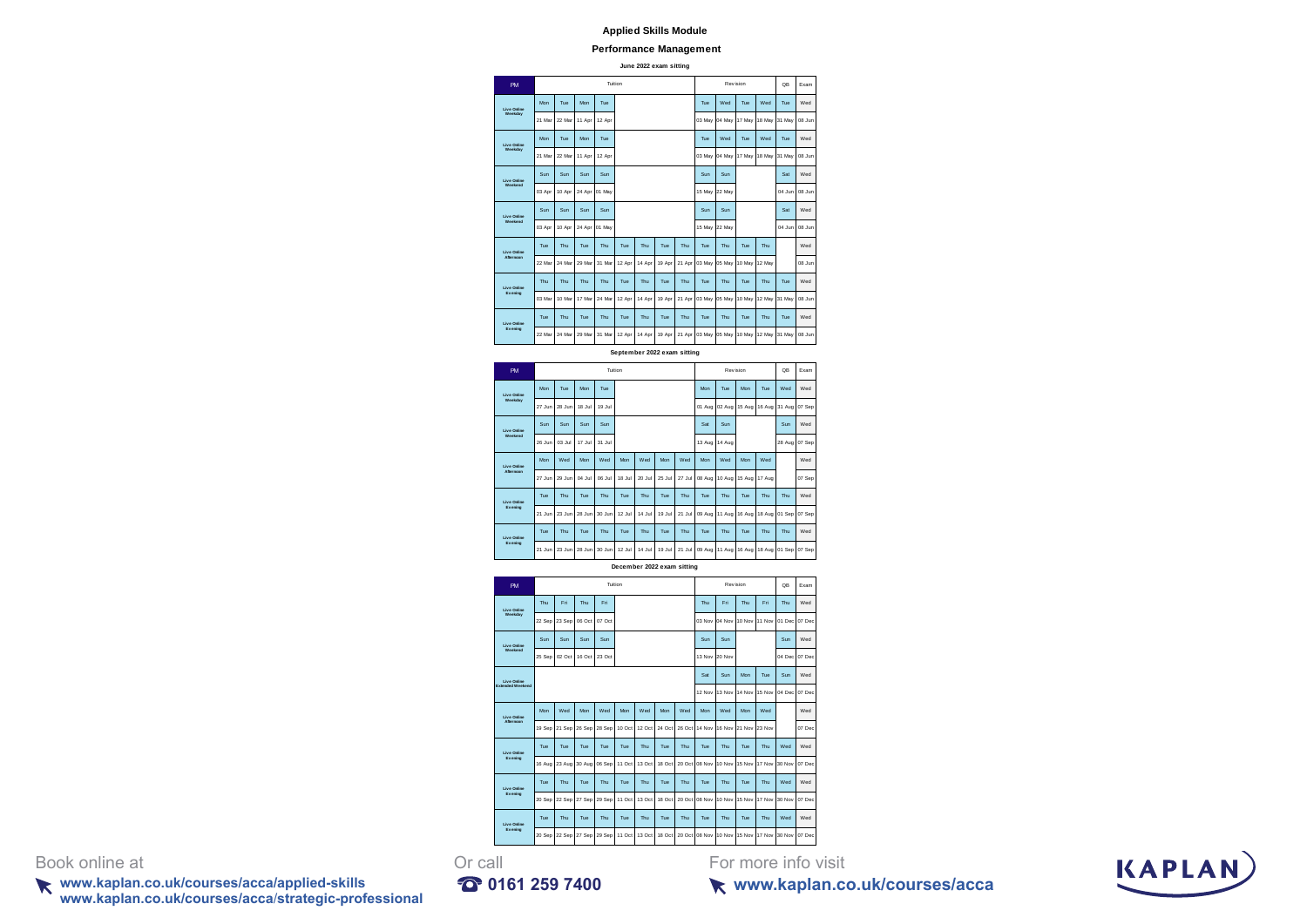### **Taxation (UK)**

**June 2022 exam sitting**

| TX(UK)             |        |        |        |        | Tuition |        |        |        |        |        |        |        | Revision |        | QB     | Exam   |
|--------------------|--------|--------|--------|--------|---------|--------|--------|--------|--------|--------|--------|--------|----------|--------|--------|--------|
| <b>Live Online</b> | Wed    | Thu    | Fri    | Thu    | Fri     |        |        |        |        |        | Tue    | Wed    | Tue      | Wed    | Wed    | Tue    |
| W ookday           | 23 Mar | 24 Mar | 25 Mar | 07 Apr | 08 Apr  |        |        |        |        |        | 26 Apr | 27 Apr | 10 May   | 11 May | 25 May | 07 Jun |
| <b>Live Online</b> | Mon    | Tue    | Wed    | Tue    | Wed     |        |        |        |        |        | Wed    | Thu    | Wed      | Thu    | Mon    | Tue    |
| W ookday           | 04 Apr | 05 Apr | 06 Apr | 19 Apr | 20 Apr  |        |        |        |        |        | 11 May | 12 May | 18 May   | 19 May | 30 May | 07 Jun |
| <b>Live Online</b> | Sat    | Sat    | Sat    | Sat    | Sat     |        |        |        |        |        | Sat    | Sat    |          |        | Sun    | Tue    |
| Weekend            | 26 Mar | 02 Apr | 09 Apr | 23 Apr | 30 Apr  |        |        |        |        |        | 14 May | 21 May |          |        | 05 Jun | 07 Jun |
| Live Online        | Mon    | Thu    | Mon    | Wed    | Mon     | Wed    | Mon    | Wed    | Wed    | Thu    | Wed    | Mon    | Wed      | Mon    |        | Tue    |
| Afternoon          | 14 Mar | 17 Mar | 21 Mar | 23 Mar | 28 Mar  | 30 Mar | 11 Apr | 13 Apr | 20 Apr | 21 Apr | 04 May | 09 May | 11 May   | 16 May |        | 07 Jun |
| <b>Live Online</b> | Wed    | Wed    | Wed    | Wed    | Wed     | Mon    | Mon    | Wed    | Wed    | Mon    | Wed    | Mon    | Wed      | Mon    | Wed    | Tue    |
| Evening            | 23 Feb | 02 Mar | 09 Mar | 16 Mar | 23 Mar  | 04 Apr | 11 Apr | 13 Apr | 20 Apr | 25 Apr | 04 May | 09 May | 11 May   | 16 May | 01 Jun | 07 Jun |
| <b>Live Online</b> | Mon    | Wed    | Mon    | Wed    | Mon     | Wed    | Mon    | Wed    | Wed    | Mon    | Wed    | Mon    | Wed      | Mon    | Wed    | Tue    |
| Evening            | 14 Mar | 16 Mar | 21 Mar | 23 Mar | 28 Mar  | 30 Mar | 11 Apr | 13 Apr | 20 Apr | 25 Apr | 04 May | 09 May | 11 May   | 16 May | 01 Jun | 07 Jun |

**September 2022 exam sitting**

| TX(UK)             |        |        |        |        |        | Tuition |        |        |        |        |        |        | Revision |        | QB     | Exam   |
|--------------------|--------|--------|--------|--------|--------|---------|--------|--------|--------|--------|--------|--------|----------|--------|--------|--------|
| <b>Live Online</b> | Wed    | Thu    | Eri    | Thu    | Fri    |         |        |        |        |        | Mon    | Tue    | Thu      | Fri    | Fri    | Tue    |
| W oekday           | 29 Jun | 30 Jun | 01 Jul | 21 Jul | 22 Jul |         |        |        |        |        | 08 Aug | 09 Aug | 18 Aug   | 19 Aug | 02 Sep | 06 Sep |
| <b>Live Online</b> | Sat    | Sat    | Sat    | Sat    | Sun    |         |        |        |        |        | Sat    | Sun    |          |        | Sat    | Tue    |
| <b>W</b> eekend    | 25 Jun | 02 Jul | 09 Jul | 23 Jul | 24 Jul |         |        |        |        |        | 06 Aug | 07 Aug |          |        | 27 Aug | 06 Sep |
| <b>Live Online</b> | Tue    | Thu    | Tue    | Thu    | Tue    | Thu     | Tue    | Thu    | Tue    | Thu    | Tue    | Thu    | Tue      | Thu    |        | Tue    |
| Afternoon          | 21 Jun | 23 Jun | 28 Jun | 30 Jun | 05 Jul | 07 Jul  | 19 Jul | 21 Jul | 26 Jul | 28 Jul | 09 Aug | 11 Aug | 16 Aug   | 18 Aug |        | 06 Sep |
| <b>Live Online</b> | Mon    | Wed    | Mon    | Wed    | Mon    | Wed     | Mon    | Wed    | Mon    | Wed    | Mon    | Wed    | Mon      | Wed    | Wed    | Tue    |
| Evening            | 20 Jun | 22 Jun | 27 Jun | 29 Jun | 04 Jul | 06 Jul  | 18 Jul | 20 Jul | 25 Jul | 27 Jul | 08 Aug | 10 Aug | 15 Aug   | 17 Aug | 31 Aug | 06 Sep |

**December 2022 exam sitting**



**Our TX courses are suitable for those studying for the UK variant of the exam.**

Book online at **Or** call

**www.kaplan.co.uk/courses/acca/applied-skills 0161 259 7400 www.kaplan.co.uk/courses/acca**/**strategic-professional**



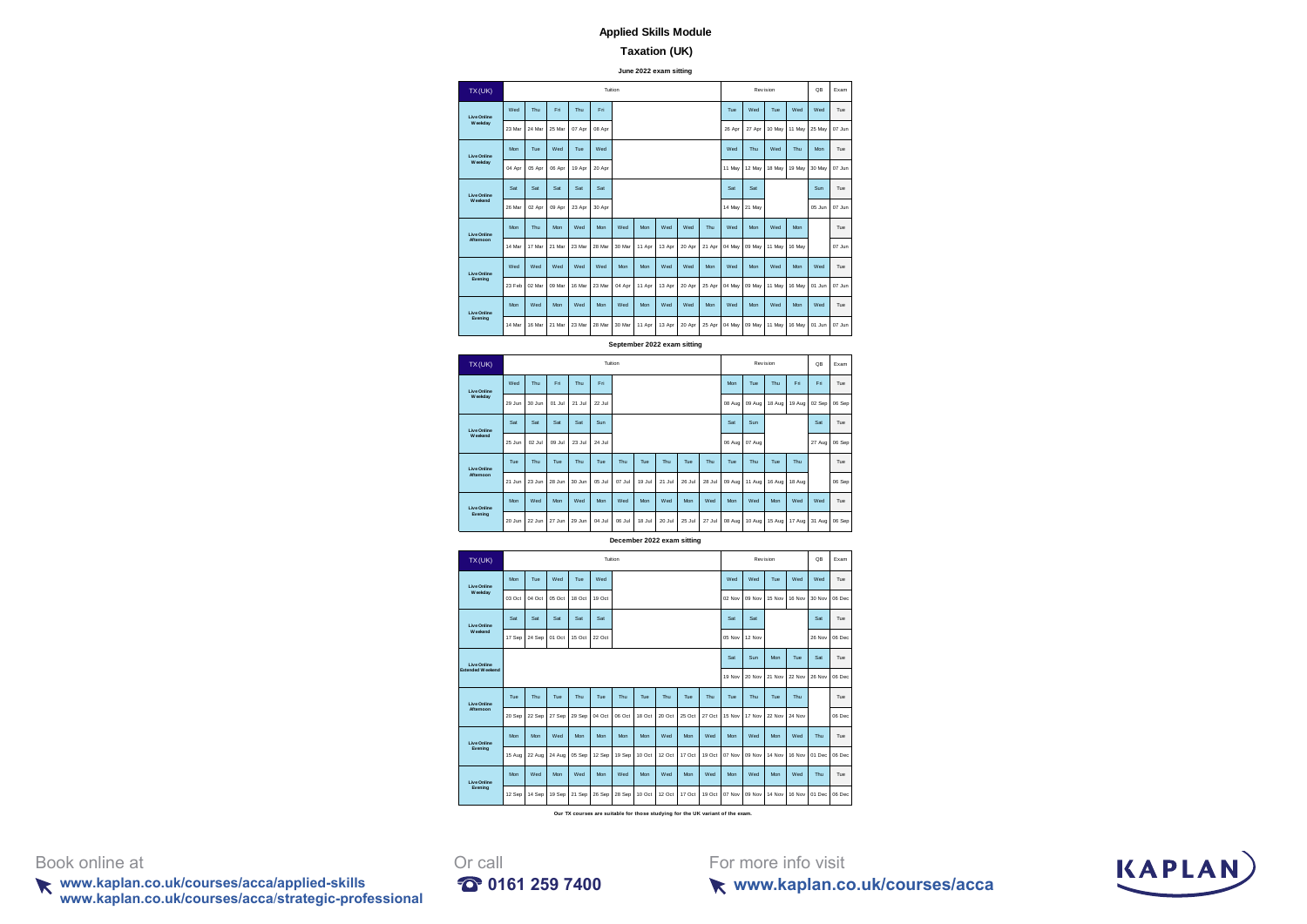#### **Financial Reporting**

**June 2022 exam sitting**

| <b>FR</b>          |        |        |        |        |        | Tuition |        |        |        |        |        |        | Revision |        | QB     | Exam   |
|--------------------|--------|--------|--------|--------|--------|---------|--------|--------|--------|--------|--------|--------|----------|--------|--------|--------|
| <b>Live Online</b> | Mon    | Tue    | Wed    | Wed    | Thu    |         |        |        |        |        | Thu    | Fri    | Thu      | Fri    | Fri    | Thu    |
| W oekday           | 28 Mar | 29 Mar | 30 Mar | 13 Apr | 14 Apr |         |        |        |        |        | 28 Apr | 29 Apr | 12 May   | 13 May | 27 May | 09 Jun |
| <b>Live Online</b> | Mon    | Tue    | Wed    | Wed    | Thu    |         |        |        |        |        | Thu    | Fri    | Thu      | Fri.   | Fri    | Thu    |
| W eekday           | 28 Mar | 29 Mar | 30 Mar | 13 Apr | 14 Apr |         |        |        |        |        | 28 Apr | 29 Apr | 12 May   | 13 May | 27 May | 09 Jun |
| <b>Live Online</b> | Sat    | Sat    | Sat    | Sat    | Sat    |         |        |        |        |        | Sat    | Sat    |          |        | Sun    | Thu    |
| <b>Weekend</b>     | 26 Mar | 02 Apr | 09 Apr | 23 Apr | 30 Apr |         |        |        |        |        | 14 May | 21 May |          |        | 05 Jun | 09 Jun |
| Live Online        | Tue    | Thu    | Tue    | Thu    | Tue    | Thu     | Tue    | Thu    | Tue    | Thu    | Wed    | Thu    | Mon      | Wed    |        | Thu    |
| Afternoon          | 15 Mar | 17 Mar | 22 Mar | 24 Mar | 29 Mar | 31 Mar  | 12 Apr | 14 Apr | 19 Apr | 21 Apr | 04 May | 05 May | 09 May   | 11 May |        | 09 Jun |
| <b>Live Online</b> | Wed    | Wed    | Wed    | Wed    | Wed    | Wed     | Tue    | Thu    | Tue    | Thu    | Tue    | Thu    | Tue      | Thu    | Tue    | Thu    |
| Evening            | 23 Feb | 02 Mar | 09 Mar | 16 Mar | 23 Mar | 30 Mar  | 12 Apr | 14 Apr | 19 Apr | 21 Apr | 03 May | 05 May | 10 May   | 12 May | 31 May | 09 Jun |
| <b>Live Online</b> | Tue    | Thu    | Tue    | Thu    | Tue    | Thu     | Tue    | Thu    | Tue    | Thu    | Tue    | Thu    | Tue      | Thu    | Tue    | Thu    |
| Evening            | 15 Mar | 17 Mar | 22 Mar | 24 Mar | 29 Mar | 31 Mar  | 12 Apr | 14 Apr | 19 Apr | 21 Apr | 03 May | 05 May | 10 May   | 12 May | 31 May | 09 Jun |

**September 2022 exam sitting**

| <b>FR</b>                             |        |        |        |        |        | Tuition |        |        |        |        |        |        | Revision |        | QB     | Exam   |
|---------------------------------------|--------|--------|--------|--------|--------|---------|--------|--------|--------|--------|--------|--------|----------|--------|--------|--------|
| <b>Live Online</b>                    | Wed    | Thu    | Eri    | Thu    | Fri    |         |        |        |        |        | Mon    | Tue    | Thu      | Fri    | Wed    | Thu    |
| W oekday                              | 29 Jun | 30 Jun | 01 Jul | 21 Jul | 22 Jul |         |        |        |        |        | 08 Aug | 09 Aug | 18 Aug   | 19 Aug | 31 Aug | 08 Sep |
| <b>Live Online</b>                    | Sat    | Sat    | Sun    | Sat    | Sat    |         |        |        |        |        | Sat    | Sun    |          |        | Sat    | Thu    |
| <b>W</b> eekend<br><b>Live Online</b> | 25 Jun | 02 Jul | 03 Jul | 16 Jul | 23 Jul |         |        |        |        |        | 06 Aug | 07 Aug |          |        | 27 Aug | 08 Sep |
| Afternoon                             | Mon    | Wed    | Mon    | Wed    | Mon    | Wed     | Mon    | Wed    | Mon    | Wed    | Mon    | Wed    | Mon      | Wed    |        | Thu    |
|                                       | 20 Jun | 22 Jun | 27 Jun | 29 Jun | 04 Jul | 06 Jul  | 18 Jul | 20 Jul | 25 Jul | 27 Jul | 15 Aug | 17 Aug | 22 Aug   | 24 Aug |        | 08 Sep |
| <b>Live Online</b>                    | Mon    | Wed    | Mon    | Wed    | Mon    | Wed     | Mon    | Wed    | Mon    | Wed    | Mon    | Wed    | Mon      | Wed    | Thu    | Thu    |
| Evening                               | 20 Jun | 22 Jun | 27 Jun | 29 Jun | 04 Jul | 06 Jul  | 18 Jul | 20 Jul | 25 Jul | 27 Jul | 15 Aug | 17 Aug | 22 Aug   | 24 Aug | 01 Sep | 08 Sep |

**December 2022 exam sitting**

| <b>FR</b>               |        |        |        |        |        | Tuition |        |        |        |        |        |        | Revision |               | QB            | Exam   |
|-------------------------|--------|--------|--------|--------|--------|---------|--------|--------|--------|--------|--------|--------|----------|---------------|---------------|--------|
| <b>Live Online</b>      | Mon    | Tue    | Mon    | Mon    | Tue    |         |        |        |        |        | Mon    | Tue    | Mon      | Tue           | Mon           | Thu    |
| W oekday                | 19 Sep | 20 Sep | 26 Sep | 10 Oct | 11 Oct |         |        |        |        |        | 31 Oct | 01 Nov | $07$ Nov | <b>OR Nov</b> | <b>28 Nov</b> | 08 Dec |
| <b>Live Online</b>      | Sat    | Sun    | Sat    | Sat    | Sun    |         |        |        |        |        | Sat    | Sat    |          |               | Sat           | Thu    |
| <b>W</b> eekend         | 08 Oct | 09 Oct | 15 Oct | 29 Oct | 30 Oct |         |        |        |        |        | 12 Nov | 19 Nov |          |               | 03 Dec        | 08 Dec |
| Live Online             |        |        |        |        |        |         |        |        |        |        | Thu    | Fri    | Sat      | Sun           | Sat           | Thu    |
| <b>Extended Weekend</b> |        |        |        |        |        |         |        |        |        |        | 10 Nov | 11 Nov | 12 Nov   | 13 Nov        | 03 Dec        | 08 Dec |
| Live Online             | Mon    | Wed    | Mon    | Wed    | Mon    | Wed     | Mon    | Wed    | Mon    | Wed    | Mon    | Wed    | Mon      | Wed           |               | Thu    |
| Afternoon               | 19 Sep | 21 Sep | 26 Sep | 28 Sep | 03 Oct | 05 Oct  | 17 Oct | 19 Oct | 24 Oct | 26 Oct | 14 Nov | 16 Nov | 21 Nov   | 23 Nov        |               | 08 Dec |
| <b>Live Online</b>      | Tue    | Tue    | Tue    | Thu    | Tue    | Thu     | Mon    | Wed    | Mon    | Wed    | Mon    | Wed    | Mon      | Wed           | Wed           | Thu    |
| Evening                 | 09 Aug | 16 Aug | 23 Aug | 01 Sep | 06 Sep | 15 Sep  | 17 Oct | 19 Oct | 24 Oct | 26 Oct | 14 Nov | 16 Nov | 21 Nov   | 23 Nov        | 30 Nov        | 08 Dec |
| <b>Live Online</b>      | Mon    | Wed    | Mon    | Wed    | Mon    | Wed     | Mon    | Wed    | Mon    | Wed    | Mon    | Wed    | Mon      | Wed           | Wed           | Thu    |
| Evening                 | 19 Sep | 21 Sep | 26 Sep | 28 Sep | 03 Oct | 05 Oct  | 17 Oct | 19 Oct | 24 Oct | 26 Oct | 14 Nov | 16 Nov | 21 Nov   | 23 Nov        | 30 Nov        | 08 Dec |

Book online at **Or** call

**www.kaplan.co.uk/courses/acca/applied-skills 0161 259 7400 www.kaplan.co.uk/courses/acca**/**strategic-professional**



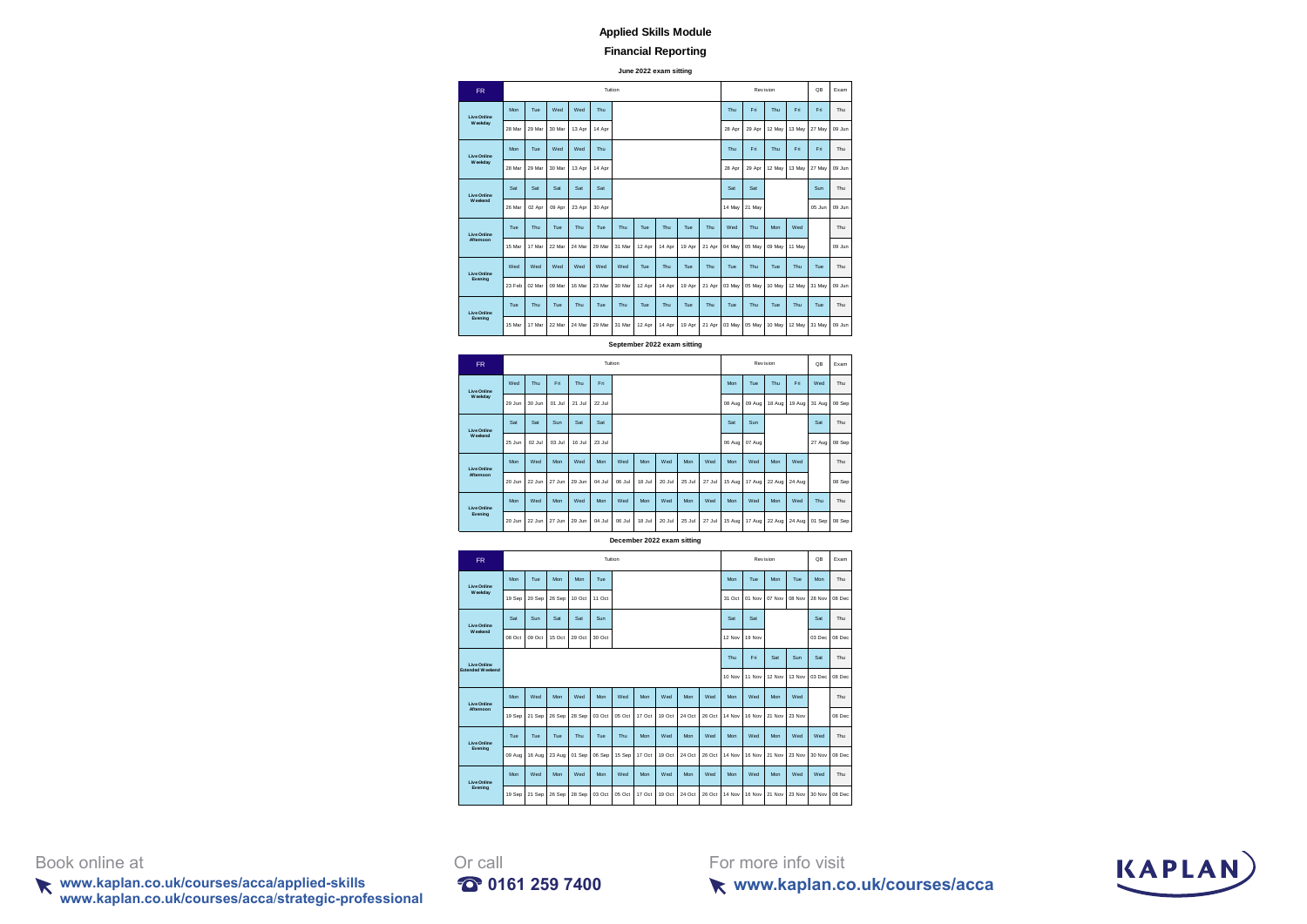#### **Audit and Assurance**

**June 2022 exam sitting**

| AA                 |        |        |        | Tuition |        |        |        |               | Revision |        | QB        | Exam      |
|--------------------|--------|--------|--------|---------|--------|--------|--------|---------------|----------|--------|-----------|-----------|
| <b>Live Online</b> | Tue    | Wed    | Mon    |         |        |        | Thu    | Eri           | Thu      |        | Wed       | Mon       |
| Weekdav            | 19 Apr | 20 Apr | 25 Apr |         |        |        | 05 May | 06 May        | 19 May   |        | 01 Jun    | 06 Jur    |
| <b>Live Online</b> | Thu    | Fri.   | Fri    |         |        |        | Thu    | Eri           | Wed      |        | Tue       | Mon       |
| Weekdav            | 21 Apr | 22 Apr | 29 Apr |         |        |        | 12 May | 13 May        | 18 May   |        | 24 May    | 06 Jur    |
| <b>Live Online</b> | Sun    | Sun    | Sun    |         |        |        | Sun    | Sun           |          |        | Sat       | Mon       |
| Weekend            | 24 Apr | 01 May | 08 May |         |        |        | 15 May | 22 May        |          |        | $04.$ lun | 06 Jur    |
| <b>Live Online</b> | Wed    | Mon    | Wed    | Wed     | Wed    | Eri    | Tue    | Tue           | Thu      | Mon    |           | Mon       |
| <b>Afternoon</b>   | 23 Mar | 28 Mar | 30 Mar | 06 Apr  | 20 Apr | 22 Apr | 03 May | 10 May        | 12 May   | 16 May |           | $06.$ lur |
| <b>Live Online</b> | Mon    | Wed    | Wed    | Thu     | Wed    | Mon    | Wed    | Mon           | Wed      | Mon    | Wed       | Mon       |
| Evening            | 28 Mar | 30 Mar | 06 Apr | 07 Apr  | 20 Apr | 25 Apr | 04 May | 09 May 11 May |          | 16 May | 01 Jun    | 06 Jur    |

**September 2022 exam sitting**

| AA                            |                                 |        |            |           |         |        |        |        |        |          | QB     | Exam   |
|-------------------------------|---------------------------------|--------|------------|-----------|---------|--------|--------|--------|--------|----------|--------|--------|
| <b>Live Online</b>            | Mon                             | Tue    | Wed        |           |         |        | Wed    | Wed    | Thu    |          | Wed    | Mon    |
|                               | 11 Jul                          | 12 Jul | 20 Jul     |           |         |        | 03 Aug | 10 Aug | 11 Aug |          | 24 Aug | 05 Sep |
| <b>Live Online</b>            | Sun                             | Sun    | Sun        |           |         |        | Sat    | Sun    |        |          | Sun    | Mon    |
| Weekend<br><b>Live Online</b> | 17.hd                           | 24 Jul | 31 Jul     |           |         |        | 13 Aug | 14 Aug |        |          | 28 Aug | 05 Sep |
|                               | Tue                             | Thu    | Tue        | Thu       | Tue     | Thu    | Tue    | Thu    | Tue    | Thu      |        | Mon    |
|                               | 28 Jun                          | 30 Jun | 05 Jul     | $07$ .lul | 19.lul  | 21 Jul | 09 Aug | 11 Aug | 16 Aug | 18 Aug   |        | 05 Sep |
| <b>Live Online</b>            | Tue                             | Thu    | Tue        | Thu       | Tue     | Thu    | Tue    | Thu    | Tue    | Thu      | Wed    | Mon    |
|                               | 28 Jun                          | 30 Jun | $05$ . $h$ | 07 Jul    | 19 Jul  | 21 Jul | 09 Aug | 11 Aug | 16 Aug | 18 Aug   | 31 Aug | 05 Sep |
|                               | Weekday<br>Afternoon<br>Evening |        |            |           | Tuition |        |        |        |        | Revision |        |        |

**December 2022 exam sitting**

| AA                             |        |        |        | Tuition |        |        |        |        | Revision |        | QB     | <b>Fxam</b> |
|--------------------------------|--------|--------|--------|---------|--------|--------|--------|--------|----------|--------|--------|-------------|
| <b>Live Online</b>             | Wed    | Tue    | Ffri   |         |        |        | Thu    | Thu    | Eri      |        | Thu    | Mon         |
| Weekdav                        | 12 Oct | 18 Oct | 28 Oct |         |        |        | 10 Nov | 17 Nov | 18 Nov   |        | 01 Dec | 05 Dec      |
| <b>Live Online</b>             | Sun    | Sat    | Sun    |         |        |        | Sun    | Sun    |          |        | Sun    | Mon         |
| Weekend                        | 16 Oct | 22 Oct | 23 Oct |         |        |        | 06 Nov | 13 Nov |          |        | 27 Nov | 05 Dec      |
| <b>Live Online</b><br>Extended |        |        |        |         |        |        | Fri.   | Sat    | Sun      |        | Sun    | Mon         |
| Weekend                        |        |        |        |         |        |        | 11 Nov | 12 Nov | 13 Nov   |        | 27 Nov | 05 Dec      |
| <b>Live Online</b>             | Tue    | Thu    | Tue    | Thu     | Tue    | Thu    | Tue    | Thu    | Tue      | Thu    |        | Mon         |
| <b>Afternoon</b>               | 27 Sep | 29 Sep | 04 Oct | 06 Oct  | 18 Oct | 20 Oct | 15 Nov | 17 Nov | 22 Nov   | 24 Nov |        | 05 Dec      |
| <b>Live Online</b>             | Tue    | Thu    | Tue    | Thu     | Tue    | Thu    | Tue    | Thu    | Tue      | Thu    | Thu    | Mon         |
| Evening                        | 27 Sep | 29 Sep | 04 Oct | 06 Oct  | 25 Oct | 27 Oct | 08 Nov | 10 Nov | 15 Nov   | 17 Nov | 01 Dec | 05 Dec      |

Book online at **Or** call

**www.kaplan.co.uk/courses/acca/applied-skills 0161 259 7400 www.kaplan.co.uk/courses/acca**/**strategic-professional**



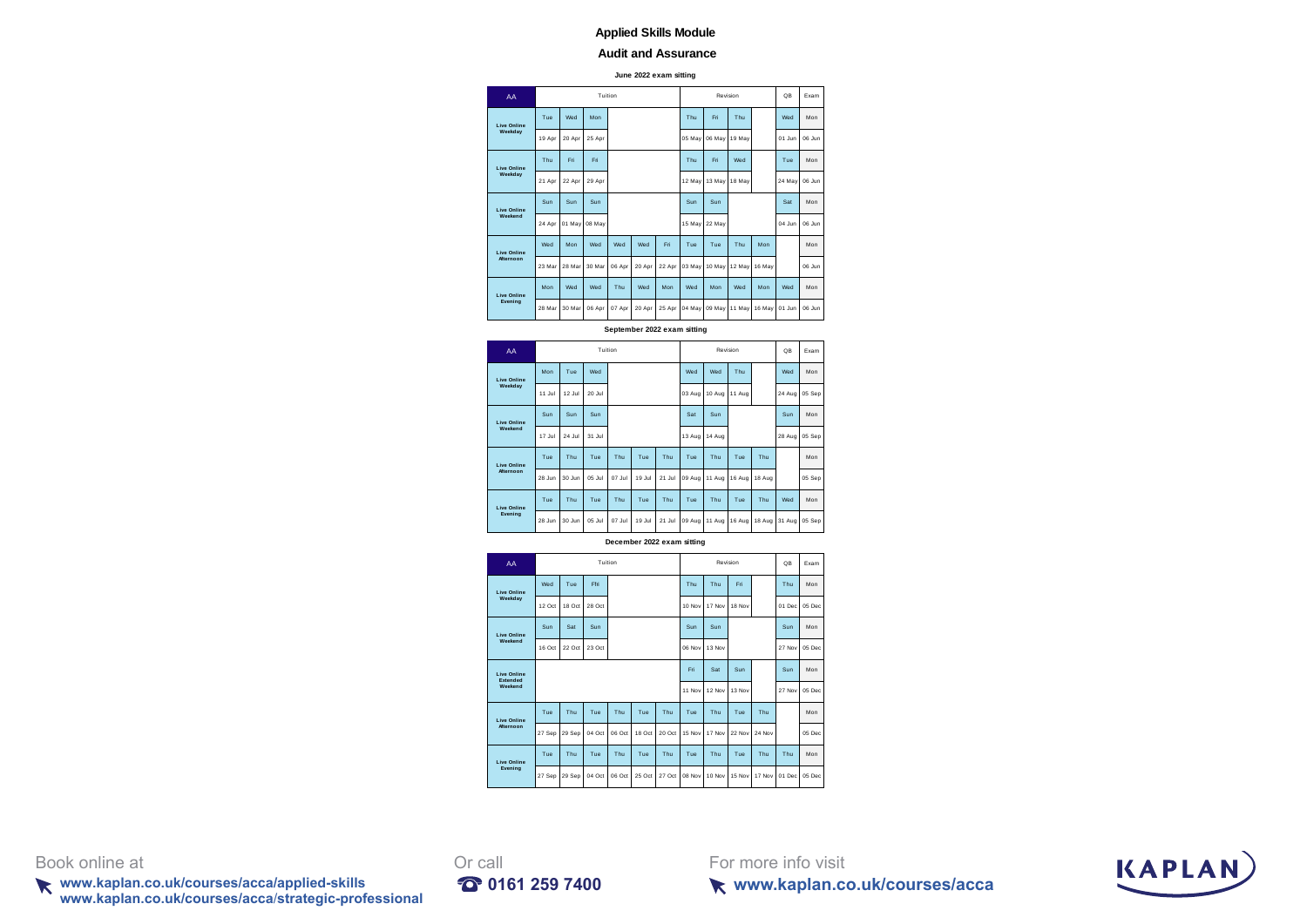# **Financial Management**

**June 2022 exam sitting**

|  | <b>FM</b>                     |        |        |        | Tuition |        |        |        |        |        | Revision |        |        | <b>QB</b> | Exam   |
|--|-------------------------------|--------|--------|--------|---------|--------|--------|--------|--------|--------|----------|--------|--------|-----------|--------|
|  | <b>Live Online</b>            | Mon    | Tue    | Mon    | Tue     |        |        |        |        | Tue    | Wed      | Tue    | Wed    | Tue       | Fri    |
|  | W cekday                      | 21 Mar | 22 Mar | 04 Apr | 05 Apr  |        |        |        |        | 03 May | 04 May   | 17 May | 18 May | 31 May    | 10 Jun |
|  | <b>Live Online</b>            | Mon    | Tue    | Mon    | Tue     |        |        |        |        | Tue    | Wed      | Tue    | Wed    | Tue       | Fri    |
|  | W cekday                      | 21 Mar | 22 Mar | 04 Apr | 05 Apr  |        |        |        |        | 03 May | 04 May   | 17 May | 18 May | 31 May    | 10 Jun |
|  | Live Online                   | Sun    | Sun    | Sun    | Sun     |        |        |        |        | Sun    | Sun      |        |        | Sat       | Eri    |
|  | Weekend                       | 03 Apr | 10 Apr | 24 Apr | 01 May  |        |        |        |        | 15 May | 22 May   |        |        | 04 Jun    | 10 Jun |
|  | Live Online                   | Tue    | Thu    | Tue    | Thu.    | Thu    | Tue    | Tue    | Thu    | Wed    | Mon      | Wed    | Mon    |           | Eri    |
|  | <b>Afternoon</b>              | 15 Mar | 17 Mar | 22 Mar | 24 Mar  | 07 Apr | 12 Apr | 19 Apr | 21 Apr | 04 May | 09 May   | 11 May | 16 May |           | 10 Jun |
|  | <b>Live Online</b>            | Wed    | Wed    | Wed    | Wed     | Tue    | Thu    | Tue    | Thu    | Wed    | Eri      | Tue    | Thu    | Tue       | Eri    |
|  | Evening                       | 09 Mar | 16 Mar | 23 Mar | 30 Mar  | 12 Apr | 14 Apr | 19 Apr | 21 Apr | 04 May | 06 May   | 10 May | 12 May | 31 May    | 10 Jun |
|  | <b>Live Online</b><br>Evening | Tue    | Thu    | Tue    | Thu.    | Tue    | Thu    | Tue    | Thu    | Wed    | Eri      | Tue    | Thu    | Tue       | Eri    |
|  |                               | 22 Mar | 24 Mar | 29 Mar | 31 Mar  | 12 Apr | 14 Apr | 19 Apr | 21 Apr | 04 May | 06 May   | 10 May | 12 May | 31 May    | 10 Jun |

**September 2022 exam sitting**

| <b>FM</b>          |        |        |            |        | Tuition |        |        |        |        |        | Revision |        | <b>QB</b> | Exam   |
|--------------------|--------|--------|------------|--------|---------|--------|--------|--------|--------|--------|----------|--------|-----------|--------|
| <b>Live Online</b> | Mon    | Tue    | Mon        | Tue    |         |        |        |        | Mon    | Tue    | Mon      | Tue    | Tue       | Fri    |
| W eekday           | 27 Jun | 28 Jun | 18 Jul     | 19 Jul |         |        |        |        | 01 Aug | 02 Aug | 15 Aug   | 16 Aug | 30 Aug    | 09 Sep |
| <b>Live Online</b> | Sun    | Sun    | Sun        | Sat    |         |        |        |        | Sat    | Sun    |          |        | Sat       | Fri    |
| Weekend            | 26 Jun | 03 Jul | 10 Jul     | 16 Jul |         |        |        |        | 06 Aug | 07 Aug |          |        | 27 Aug    | 09 Sep |
| <b>Live Online</b> | Tue    | Thu    | Tue        | Thu    | Tue     | Thu    | Tue    | Thu    | Tue    | Thu    | Tue      | Thu    |           | Fri    |
| Afternoon          | 21 Jun | 23 Jun | 28 Jun     | 30 Jun | 12 Jul  | 14 Jul | 19 Jul | 21 Jul | 09 Aug | 11 Aug | 16 Aug   | 18 Aug |           | 09 Sep |
| <b>Live Online</b> | Mon    | Wed    | <b>Mon</b> | Wed    | Mon     | Wed    | Mon    | Wed    | Mon    | Wed    | Mon      | Wed    | Wed       | Fri    |
| Evening            | 27 Jun | 29 Jun | 04 Jul     | 06 Jul | 18 Jul  | 20 Jul | 25 Jul | 27 Jul | 08 Aug | 10 Aug | 15 Aug   | 17 Aug | 31 Aug    | 09 Sep |

**December 2022 exam sitting**

| <b>FM</b>               |        |        |        | Tuition |        |        |        |        |        |        | Revision |        | OR     | Exam   |
|-------------------------|--------|--------|--------|---------|--------|--------|--------|--------|--------|--------|----------|--------|--------|--------|
| <b>Live Online</b>      | Thu    | Eri    | Thu    | Eri     |        |        |        |        | Thu    | Eri    | Thu      | Fri.   | Thu    | Eri    |
| W eekday                | 22 Sep | 23 Sep | 06 Oct | 07 Oct  |        |        |        |        | 03 Nov | 04 Nov | 10 Nov   | 11 Nov | 01 Dec | 09 Dec |
| <b>Live Online</b>      | Sun    | Sun    | Sun    | Sat     |        |        |        |        | Sun    | Sun    |          |        | Sun    | Fri    |
| Weekend                 | 25 Sep | 02 Oct | 16 Oct | 22 Oct  |        |        |        |        | 13 Nov | 27 Nov |          |        | 04 Dec | 09 Dec |
| Live Online             |        |        |        |         |        |        |        |        | Thu    | Eri    | Sat      | Sun    | Sun    | Fri    |
| <b>Extended Weekend</b> |        |        |        |         |        |        |        |        | 17 Nov | 18 Nov | 19 Nov   | 20 Nov | 04 Dec | 09 Dec |
| Live Online             | Mon    | Wed    | Mon    | Wed     | Mon    | Wed    | Mon    | Wed    | Mon    | Wed    | Mon      | Wed    |        | Eri    |
| <b>Afternoon</b>        | 26 Sep | 28 Sep | 03 Oct | 05 Oct  | 17 Oct | 19 Oct | 24 Oct | 26 Oct | 14 Nov | 16 Nov | 21 Nov   | 23 Nov |        | 09 Dec |
| <b>Live Online</b>      | Tue    | Tue    | Tue    | Tue     | Mon    | Wed    | Mon    | Wed    | Mon    | Wed    | Mon      | Wed    | Wed    | Fri    |
| Evening                 | 30 Aug | 06 Sep | 13 Sep | 20 Sep  | 10 Oct | 12 Oct | 17 Oct | 19 Oct | 07 Nov | 09 Nov | 14 Nov   | 16 Nov | 30 Nov | 09 Dec |
| <b>Live Online</b>      | Mon    | Wed    | Mon    | Wed     | Mon    | Wed    | Mon    | Wed    | Mon.   | Wed    | Mon      | Wed    | Wed    | Eri    |
| Evening                 | 19 Sep | 21 Sep | 26 Sep | 28 Sep  | 10 Oct | 12 Oct | 17 Oct | 19 Oct | 07 Nov | 09 Nov | 14 Nov   | 16 Nov | 30 Nov | 09 Dec |

# Book online at **Or** call

**www.kaplan.co.uk/courses/acca/applied-skills 0161 259 7400 www.kaplan.co.uk/courses/acca**/**strategic-professional**



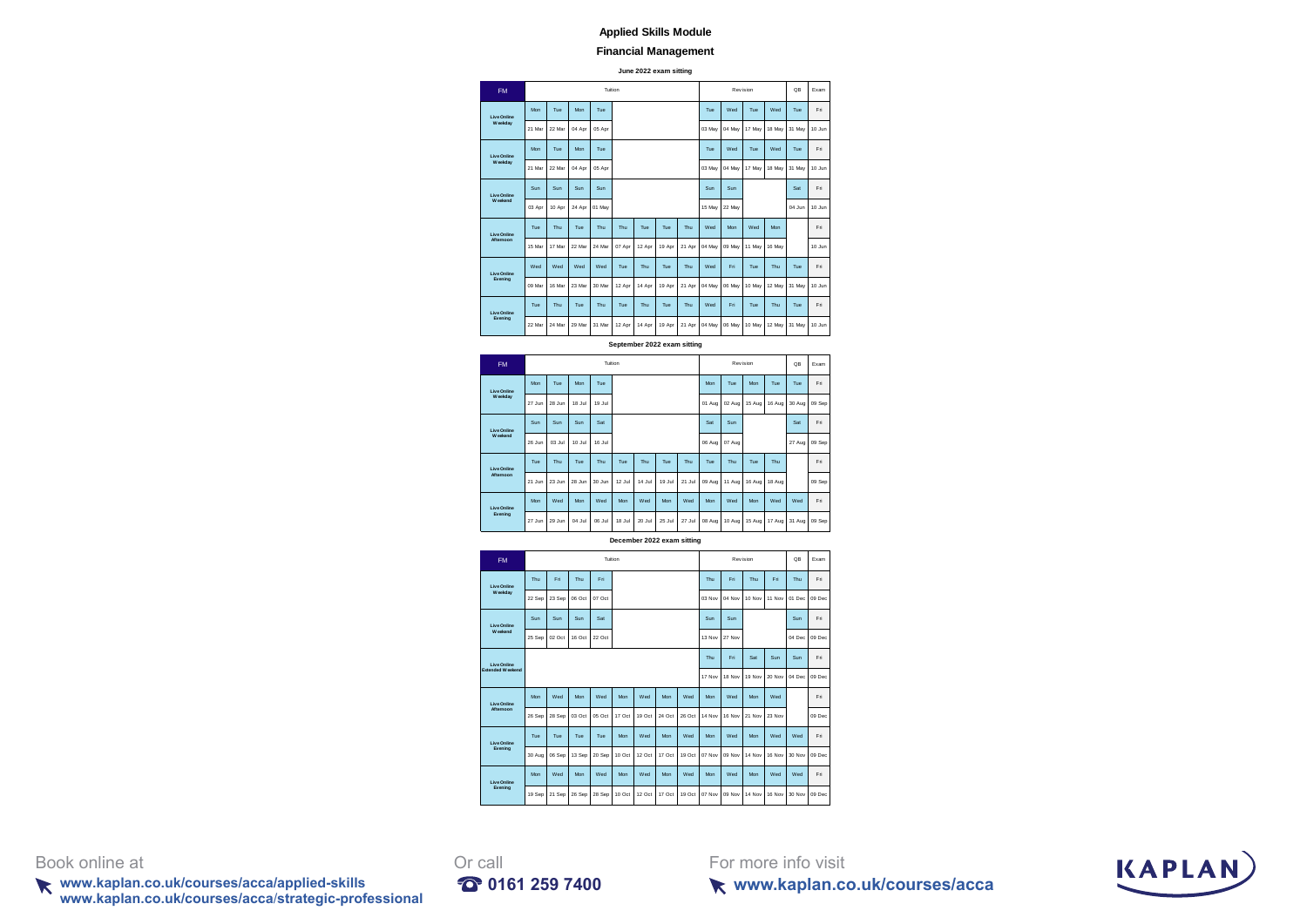### **Strategic Business Leader**

**June 2022 exam sitting**

| <b>SBL</b>         |        |        |        |        |        |        |        |        | Tuition |        |        |        |        |               |        |        |        | Exam   |
|--------------------|--------|--------|--------|--------|--------|--------|--------|--------|---------|--------|--------|--------|--------|---------------|--------|--------|--------|--------|
| <b>Live Online</b> | Mon    | Tue    | Wed    | Thu    | Tue    | Wed    | Thu    | Fri    | Wed     |        |        |        |        |               |        |        |        | Tue    |
| Weekday            | 04 Apr | 05 Apr | 06 Apr | 21 Apr | 03 May | 04 May | 19 May | 20 May | 01 Jun  |        |        |        |        |               |        |        |        | 07 Jun |
| <b>Live Online</b> | Mon    | Tue    | Wed    | Thu    | Tue    | Wed    | Thu    | Fri    | Wed     |        |        |        |        |               |        |        |        | Tue    |
| Weekday            | 04 Apr | 05 Apr | 06 Apr | 21 Apr | 03 May | 04 May | 19 May | 20 May | 01 Jun  |        |        |        |        |               |        |        |        | 07 Jun |
| <b>Live Online</b> | Sun    | Sun    | Sun    | Sun    | Sun    | Sun    | Sun    | Sat    |         |        |        |        |        |               |        |        |        | Tue    |
| Weekend            | 27 Mar | 03 Apr | 10 Apr | 24 Apr | 08 May | 15 May | 22 May | 04 Jun |         |        |        |        |        |               |        |        |        | 07 Jun |
| <b>Live Online</b> | Mon    | Tue    | Wed    | Mon    | Tue    | Wed    | Mon    | Tue    | Tue     | Wed    | Mon    | Tue    | Mon    | Tue           | Mon    | Tue    | Wed    | Tue    |
| Afternoon          | 14 Mar | 15 Mar | 16 Mar | 21 Mar | 22 Mar | 23 Mar | 28 Mar | 29 Mar | 19 Apr  | 20 Apr | 25 Apr | 26 Apr | 09 May | 10 May        | 16 May | 17 May | 01 Jun | 07 Jun |
| <b>Live Online</b> | Mon    | Mon    | Tue    | Mon    | Mon    | Mon    | Tue    | Thu    | Tue     | Thu    | Tue    | Thu    | Tue    | Thu           | Tue    | Thu    | Tue    | Tue    |
| Evening            | 28 Feb | 07 Mar | 08 Ma  | 14 Mar | 21 Mar | 28 Mar | 05 Apr | 07 Apr | 19 Apr  | 21 Apr | 26 Apr | 28 Apr | 10 May | 12 May        | 17 May | 19 May | 31 May | 07 Jun |
| <b>Live Online</b> | Tue    | Thu    | Tue    | Thu    | Wed    | Thu    | Tue    | Thu    | Tue     | Thu    | Tue    | Thu    | Tue    | Thu           | Tue    | Thu    | Tue    | Tue    |
| Evening            | 15 Mar | 17 Mar | 22 Mar | 24 Mar | 30 Mar | 31 Mar | 05 Apr | 07 Apr | 19 Apr  | 21 Apr | 26 Apr | 28 Apr | 10 May | 12 May 17 May |        | 19 May | 31 May | 07 Jun |

**September 2022 exam sitting**

| <b>SBL</b>         |        |        |        |        |        |        |               |        | Tuition       |        |        |        |        |     |     |     |                                    | Exam   |
|--------------------|--------|--------|--------|--------|--------|--------|---------------|--------|---------------|--------|--------|--------|--------|-----|-----|-----|------------------------------------|--------|
| <b>Live Online</b> | Wed    | Thu    | Eri    | Thu    | Mon    | Tue    | Mon           | Tue    | Wed           |        |        |        |        |     |     |     |                                    | Tue    |
| Weekday            | 06 Jul | 07 Jul | 08 Jul | 21 Jul | 01 Aug | 02 Aug | 15 Aug        |        | 16 Aug 31 Aug |        |        |        |        |     |     |     |                                    | 06 Sep |
| <b>Live Online</b> | Sun    | Sun    | Sat    | Sat    | Sun    | Sat    | Sun           | Sat    |               |        |        |        |        |     |     |     |                                    | Tue    |
| Weekend            | 26 Jun | 03 Jul | 09 Jul | 23 Jul | 07 Aug | 20 Aug | 21 Aug 03 Sep |        |               |        |        |        |        |     |     |     |                                    | 06 Sep |
| <b>Live Online</b> | Mon    | Tue    | Wed    | Thu    | Mon    | Tue    | Mon           | Tue    | Mon           | Thu    | Mon    | Wed    | Mon    | Wed | Mon | Wed | Wed                                | Tue    |
| <b>Afternoon</b>   | 13 Jun | 14 Jun | 15 Jun | 16 Jun | 20 Jun | 21 Jun | 27 Jun        | 28 Jun | 04 Jul        | 07 Jul | 18 Jul | 20 Jul | 08 Aug |     |     |     | 10 Aug 15 Aug 17 Aug 31 Aug 06 Sep |        |
| <b>Live Online</b> | Mon    | Wed    | Mon    | Wed    | Mon    | Wed    | Mon           | Wed    | Mon           | Wed    | Tue    | Thu    | Mon    | Wed | Mon | Wed | Wed                                | Tue    |
| Evening            | 13 Jun | 15 Jun | 20 Jun | 22 Jun | 27 Jun | 29 Jun | 04 Jul        | 06 Jul | 11 Jul        | 13 Jul | 26 Jul | 28 Jul | 08 Aug |     |     |     | 10 Aug 22 Aug 24 Aug 31 Aug 06 Sep |        |

**December 2022 exam sitting**

| <b>SBL</b>         |               |               |        |        |        |        |        |        | Tuition |        |        |        |        |        |        |        |        | Exam   |
|--------------------|---------------|---------------|--------|--------|--------|--------|--------|--------|---------|--------|--------|--------|--------|--------|--------|--------|--------|--------|
| <b>Live Online</b> | Mon           | Tue           | Wed    | Wed    | Tue    | Wed    | Mon    | Tue    | Wed     |        |        |        |        |        |        |        |        | Tue    |
| Weekdav            | 03 Oct        | 18 Oct        | 19 Oct | 02 Nov | 15 Nov | 16 Nov | 28 Nov | 29 Nov | 30 Nov  |        |        |        |        |        |        |        |        | 06 Dec |
| <b>Live Online</b> | Sat           | Sun           | Sun    | Sun    | Sun    | Sat    | Sun    | Sun    |         |        |        |        |        |        |        |        |        | Tue    |
| Weekend            | 08 Oct        | 09 Oct        | 16 Oct | 30 Oct | 13 Nov | 26 Nov | 27 Nov | 04 Dec |         |        |        |        |        |        |        |        |        | 06 Dec |
| <b>Live Online</b> | Tue           | Wed           | Thu    | Mon    | Wed    | Thu    | Mon    | Wed    | Mon     | Wed    | Mon    | Wed    | Mon    | Wed    | Mon    | Wed    | Thu    | Tue    |
| Afternoon          | 20 Sep 21 Sep |               | 22 Sep | 26 Sep | 28 Sep | 29 Sep | 03 Oct | 05 Oct | 10 Oct  | 12 Oct | 24 Oct | 26 Oct | 07 Nov | 09 Nov | 14 Nov | 23 Nov | 01 Dec | 06 Dec |
| <b>Live Online</b> | Wed           | Wed           | Wed    | Wed    | Wed    | Wed    | Mon    | Wed    | Mon     | Wed    | Mon    | Wed    | Mon    | Wed    | Mon    | Wed    | Wed    | Tue    |
| Evening            |               | 10 Aug 17 Aug | 24 Aug | 31 Aug | 07 Sep | 14 Sep | 03 Oct | 05 Oct | 10 Oct  | 12 Oct | 24 Oct | 26 Oct | 07 Nov | 09 Nov | 14 Nov | 16 Nov | 30 Nov | 06 Dec |
| <b>Live Online</b> | Mon           | Wed           | Thu    | Mon    | Wed    | Thu    | Mon    | Wed    | Mon     | Wed    | Mon    | Wed    | Mon    | Wed    | Mon    | Wed    | Wed    | Tue    |
| Evening            | 19 Sep 21 Sep |               | 22 Sep | 26 Sep | 28 Sep | 29 Sep | 03 Oct | 05 Oct | 10 Oct  | 12 Oct | 24 Oct | 26 Oct | 07 Nov | 09 Nov | 14 Nov | 16 Nov | 30 Nov | 06 Dec |

Book online at Orcall

**www.kaplan.co.uk/courses/acca/applied-skills 0161 259 7400 www.kaplan.co.uk/courses/acca**/**strategic-professional**



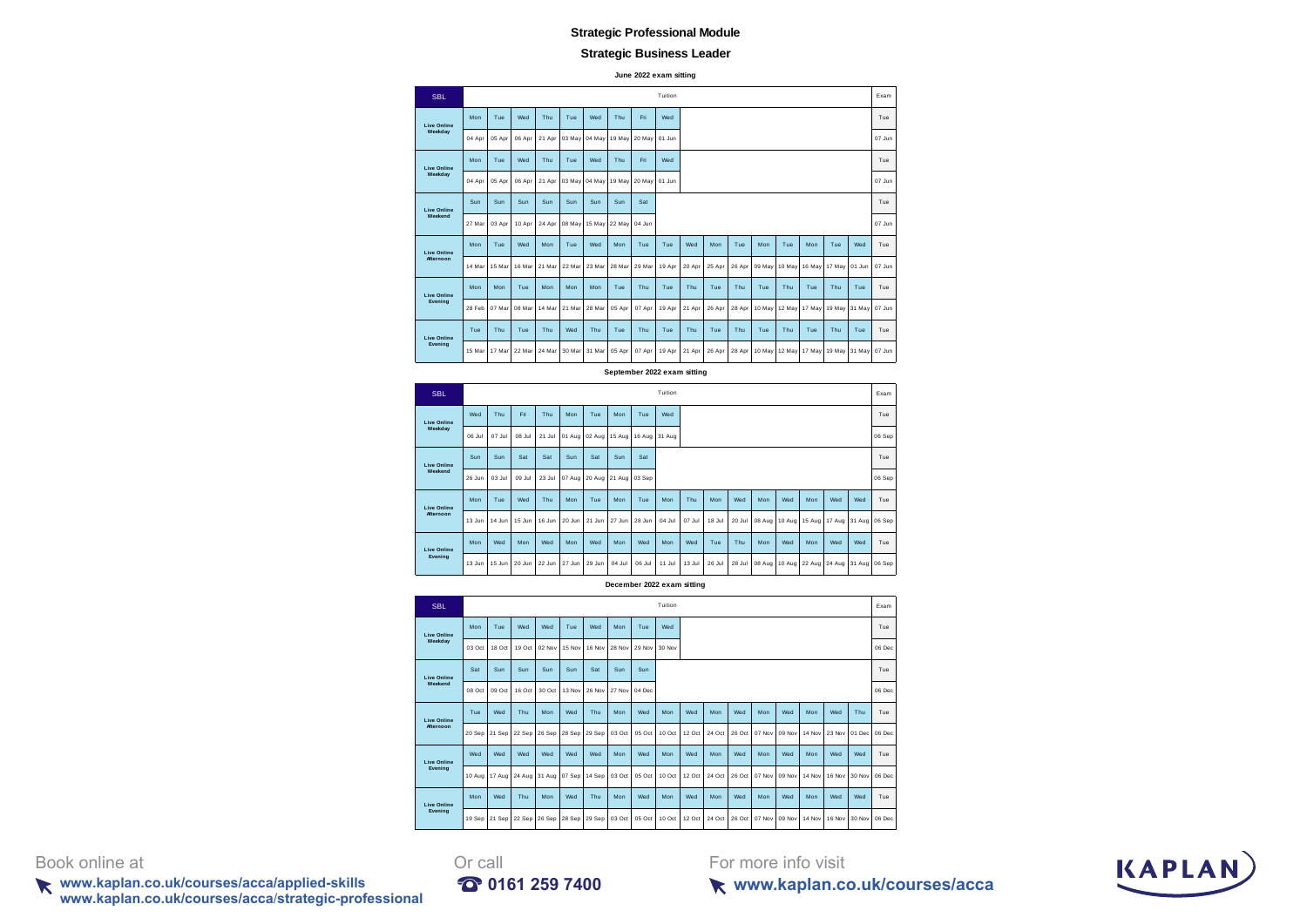#### **Strategic Business Reporting (Int/UK)**

**June 2022 exam sitting**

| <b>SBR</b>     |        |        |        |        |        | Tuition                     |        |        |        |        |        |        | Revision |          | <b>QB</b> | Exam   |
|----------------|--------|--------|--------|--------|--------|-----------------------------|--------|--------|--------|--------|--------|--------|----------|----------|-----------|--------|
| Live Online    | Wed    | Thu    | Eri    | Thu    | Fri    |                             |        |        |        |        | Thu    | Fri    | Thu      | Fri      | Wed       | Thu    |
| Weekday        | 06 Apr | 07 Apr | 08 Apr | 21 Apr | 22 Apr |                             |        |        |        |        | 12 May | 13 May | 19 May   | 20 May   | 01 Jun    | 09 Jun |
| Live Online    | Wed    | Thu    | Eri    | Thu    | Fri    |                             |        |        |        |        | Thu    | Fri    | Thu      | Fri      | Wed       | Thu    |
| Weekday        | 06 Apr | 07 Apr | 08 Apr | 21 Apr | 22 Apr |                             |        |        |        |        | 12 May | 13 May | 19 May   | 20 May   | 01 Jun    | 09 Jun |
| Live Online    | Wed    | Thu    | Eri    | Thu    | Fri    |                             |        |        |        |        | Thu    | Fri    | Thu      | Fri      | Wed       | Thu    |
| Weekday        | 06 Apr | 07 Apr | 08 Apr | 21 Apr | 22 Apr |                             |        |        |        |        | 12 May | 13 May | 19 May   | $20$ May | 01 Jun    | 09 Jun |
| Live Online    | Sat    | Sat    | Sat    | Sat    | Sat    |                             |        |        |        |        | Sat    | Sat    |          |          | Sun       | Thu    |
| Weekend        | 26 Mar | 02 Apr | 09 Apr | 23 Apr | 30 Apr |                             |        |        |        |        | 14 May | 21 May |          |          | 05 Jun    | 09 Jun |
| Live Online    | Set    | Sat    | Sat    | Sat    | Set    |                             |        |        |        |        | Sat    | Sat    |          |          | Sin       | Thu    |
| Weekend        | 26 Mar | 02 Apr | 09 Apr | 23 Apr | 30 Apr |                             |        |        |        |        | 14 May | 21 May |          |          | 05 Jun    | 09 Jun |
| Live Online    | Tue    | Thu    | Tue    | Thu    | Tue    | Thu                         | Mon    | Wed    | Tue    | Thu    | Tue    | Thu    | Tue      | Thu      |           | Thu    |
| Afternoon      | 15 Mar | 17 Mar | 22 Mar | 24 Mar | 29 Mar | 31 Mar                      | 11 Apr | 13 Apr | 19 Apr | 21 Apr | 10 May | 12 May | 17 May   | 19 May   |           | 09 Jun |
| Live Online    | Wed    | Wed    | Wed    | Wed    | Wed    | Wed                         | Tue    | Thu    | Tue    | Thu    | Tue    | Wed    | Tue      | Thu      | Tue       | Thu    |
| Evening        | 23 Feb | 02 Mar | 09 Mar | 16 Mar | 23 Mar | 30 Mar                      | 12 Apr | 14 Apr | 19 Apr | 21 Apr | 03 May | 04 May | 10 May   | 12 May   | 31 May    | 09 Jun |
| Live Online    | Mon    | Wed    | Mon    | Wed    | Man    | Tue                         | Mon    | Wed    | Wed    | Mon    | Tue    | Wed    | Tue      | Thu      | Tue       | Thu    |
| <b>Evening</b> | 14 Mar | 16 Mar | 21 Mar | 23 Mar | 28 Mar | 29 Mar                      | 11 Apr | 13 Apr | 20 Apr | 25 Apr | 03 May | 04 May | 10 May   | 12 May   | 31 May    | 09 Jun |
|                |        |        |        |        |        | September 2022 exam sitting |        |        |        |        |        |        |          |          |           |        |
| <b>SBR</b>     |        |        |        |        |        | Tuition                     |        |        |        |        |        |        | Revision |          | <b>QB</b> | Exam   |
| Live Online    | Mon    | Tue    | Wed    | Man    | Tue    |                             |        |        |        |        | Thu    | Fri    | Thu      | Fri      | Fri       | Thu    |
| Weekday        | 20 Jun | 21 Jun | 22 Jun | 04.3d  | 05 Jul |                             |        |        |        |        | 28 Jul | 29 Jul | 11 Aug   | 12 Aug   | 26 Aug    | 08 Sep |
| Live Online    | Sat    | Sat    | Sat    | Sun    | Sun    |                             |        |        |        |        | Sat    | Sun    |          |          | Sat       | Thu    |
| Weekend        | 18 Jun | 25 Jun | 02 Jul | 17 Jul | 24 Jul |                             |        |        |        |        | 20 Aug | 21 Aug |          |          | 03 Sep    | 08 Sep |



**December 2022 exam sitting**



Book online at Or call<br>
www.kaplan.co.uk/courses/acca/applied-skills **C** 0161 259 7400 **www.kaplan.co.uk/courses/acca/applied-skills 0161 259 7400 www.kaplan.co.uk/courses/acca**/**strategic-professional**

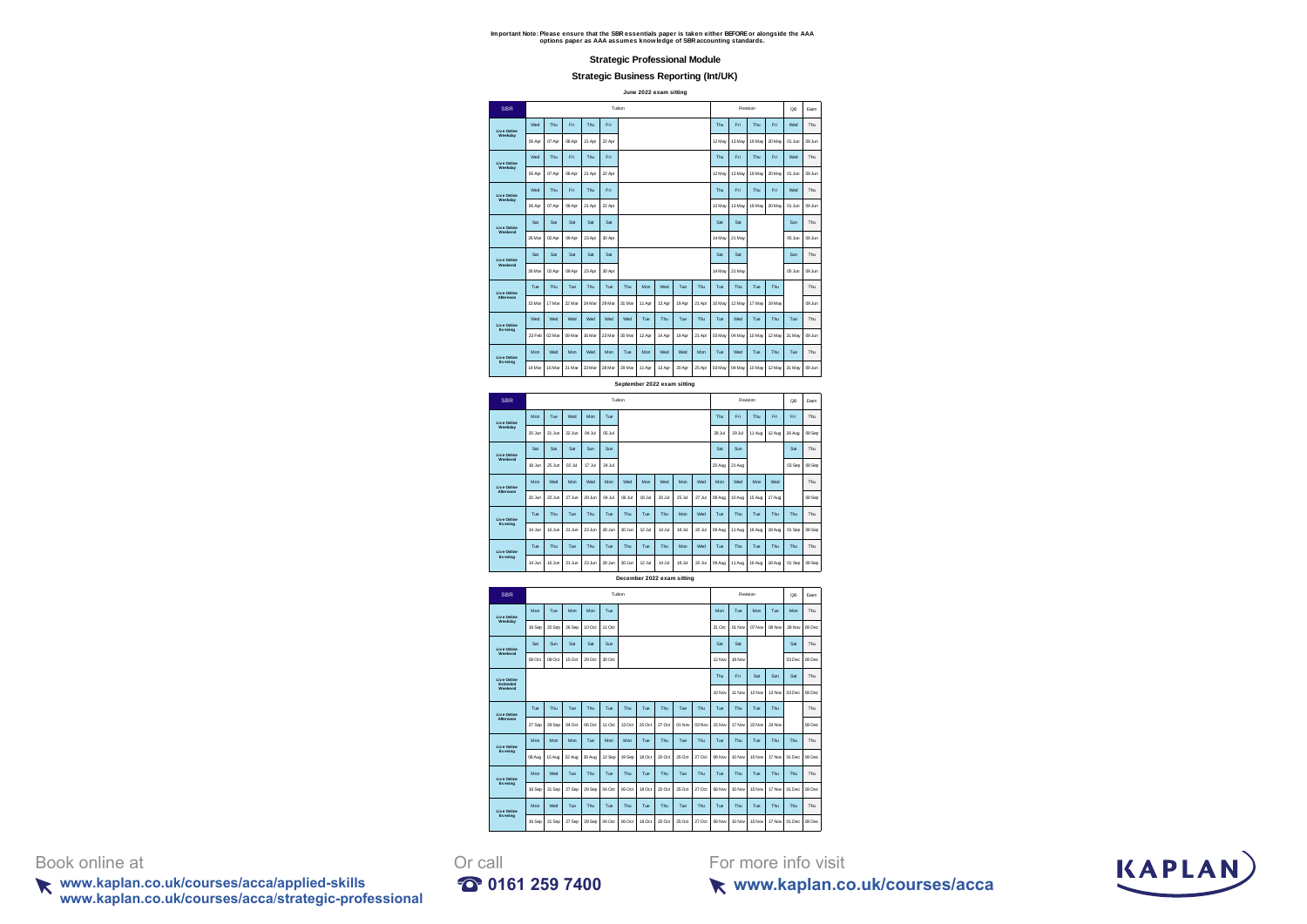# **Advanced Financial Management**

**June 2022 exam sitting**

| <b>AFM</b>         |        |        |        |        | Tuition |        |        |        |        | Revision |               |        | QB     | Exam   |
|--------------------|--------|--------|--------|--------|---------|--------|--------|--------|--------|----------|---------------|--------|--------|--------|
| <b>Live Online</b> | Thu    | Fri    | Mon    | Tue    |         |        |        |        | Thu    | Fri.     | Tue           | Wed    | Mon    | Fri    |
| Weekday            | 24 Mar | 25 Mar | 04 Apr | 05 Apr |         |        |        |        | 05 May | 06 May   | 17 May        | 18 May | 30 May | 10 Jun |
| <b>Live Online</b> | Sat    | Sat    | Sat    | Sat    |         |        |        |        | Sat    | Sat      |               |        | Sun    | Fri    |
| Weekend            | 02 Apr | 09 Apr | 23 Apr | 30 Apr |         |        |        |        | 14 May | 21 May   |               |        | 05 Jun | 10 Jun |
| <b>Live Online</b> | Mon    | Wed    | Mon    | Wed    | Mon     | Wed    | Mon    | Wed    | Mon    | Wed      | Mon           | Wed    | Wed    | Fri    |
| Evening            | 21 Mar | 23 Mar | 28 Mar | 30 Mar | 11 Apr  | 13 Apr | 25 Apr | 27 Apr | 09 May |          | 11 May 16 May | 18 May | 01 Jun | 10 Jun |

#### **September 2022 exam sitting**

| <b>AFM</b>         |            |            |        |        | Tuition |        |        |        |        |        | Revision |        | QB     | Exam   |
|--------------------|------------|------------|--------|--------|---------|--------|--------|--------|--------|--------|----------|--------|--------|--------|
| <b>Live Online</b> | <b>Mon</b> | Tue        | Mon    | Tue    |         |        |        |        | Wed    | Thu    | Wed      | Wed    | Wed    | Fri    |
| Weekday            | 04 Jul     | 05 Jul     | 18 Jul | 19 Jul |         |        |        |        | 03 Aug | 04 Aug | $10$ Aug | 17 Aug | 24 Aug | 09 Sep |
| <b>Live Online</b> | Sat        | Sat        | Sun    | Sat    |         |        |        |        | Sat    | Sat    |          |        | Sat    | Fri    |
| Weekend            | 25 Jun     | 02 Jul     | 10 Jul | 16 Jul |         |        |        |        | 30 Jul | 06 Aug |          |        | 27 Aug | 09 Sep |
| <b>Live Online</b> | Tue        | <b>Thu</b> | Tue    | Thu    | Tue     | Thu    | Tue    | Thu    | Tue    | Thu    | Tue      | Thu    | Thu    | Fri    |
| Evening            | 28 Jun     | 30 Jun     | 05 Jul | 07 Jul | 19 Jul  | 21 Jul | 26 Jul | 28 Jul | 09 Aug | 11 Aug | 16 Aug   | 18 Aug | 01 Sep | 09 Sep |

### **December 2022 exam sitting**

| <b>AFM</b>         |        |        |        |        | Tuition |        |        |        |        |        | Revision |        | QB     | Exam   |
|--------------------|--------|--------|--------|--------|---------|--------|--------|--------|--------|--------|----------|--------|--------|--------|
| <b>Live Online</b> | Tue    | Wed    | Tue    | Wed    |         |        |        |        | Mon    | Tue    | Mon      | Tue    | Fri    | Fri    |
| Weekday            | 20 Sep | 21 Sep | 04 Oct | 05 Oct |         |        |        |        | 31 Oct | 01 Nov | 07 Nov   | 08 Nov | 25 Nov | 09 Dec |
| <b>Live Online</b> | Sat    | Sat    | Sat    | Sat    |         |        |        |        | Sat    | Sat    |          |        | Sat    | Fri    |
| Weekend            | 24 Sep | 01 Oct | 15 Oct | 22 Oct |         |        |        |        | 12 Nov | 19 Nov |          |        | 03 Dec | 09 Dec |
| <b>Live Online</b> | Tue    | Thu    | Tue    | Thu    | Tue     | Thu    | Tue    | Thu    | Tue    | Thu    | Tue      | Thu    | Thu    | Fri    |
| Evening            | 27 Sep | 29 Sep | 04 Oct | 06 Oct | 18 Oct  | 20 Oct | 25 Oct | 27 Oct | 08 Nov | 10 Nov | 15 Nov   | 17 Nov | 01 Dec | 09 Dec |

You only need to attempt and pass 2 out of the 4 Options subjects. Please contact us if you need guidance on which ones to choose.

Book online at Orcall

**www.kaplan.co.uk/courses/acca/applied-skills 0161 259 7400 www.kaplan.co.uk/courses/acca**/**strategic-professional**



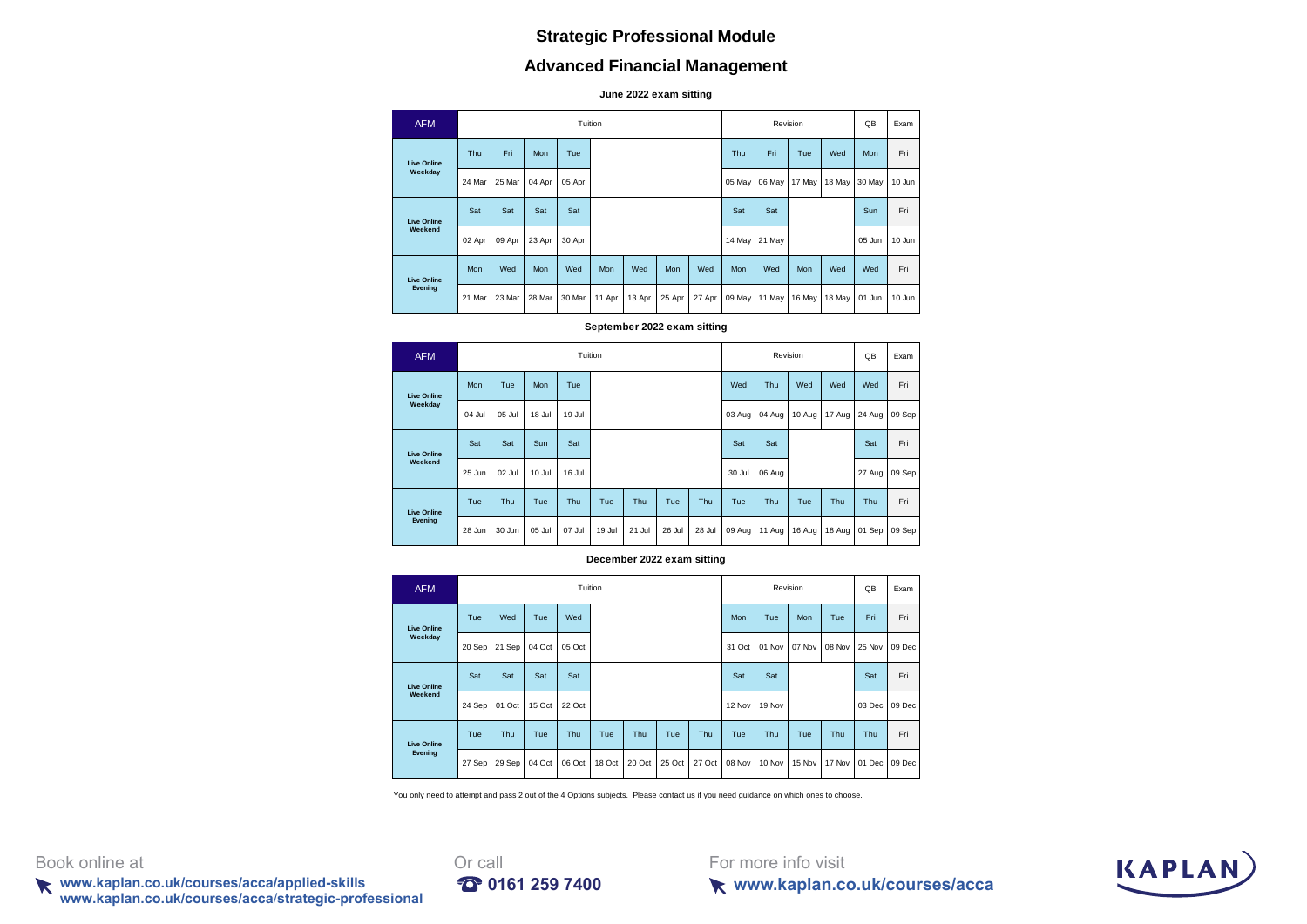# **Advanced Performance Management**

**June 2022 exam sitting**

| <b>APM</b>         |        |        |            |        | Tuition |        |        |        |        |        | Revision |        | QB     | Exam   |
|--------------------|--------|--------|------------|--------|---------|--------|--------|--------|--------|--------|----------|--------|--------|--------|
| <b>Live Online</b> | Mon    | Tue    | <b>Mon</b> | Tue    |         |        |        |        | Tue    | Wed    | Mon      |        | Tue    | Wed    |
| Weekday            | 28 Mar | 29 Mar | 11 Apr     | 12 Apr |         |        |        |        | 03 May | 04 May | 16 May   |        | 31 May | 08 Jun |
| <b>Live Online</b> | Mon    | Tue    | <b>Mon</b> | Tue    |         |        |        |        | Tue    | Wed    | Mon      |        | Tue    | Wed    |
| Weekday            | 28 Mar | 29 Mar | 11 Apr     | 12 Apr |         |        |        |        | 03 May | 04 May | 16 May   |        | 31 May | 08 Jun |
| <b>Live Online</b> | Sun    | Sun    | Sun        | Sun    |         |        |        |        | Sun    | Sun    |          |        | Sat    | Wed    |
| Weekend            | 03 Apr | 10 Apr | 24 Apr     | 01 May |         |        |        |        | 15 May | 22 May |          |        | 04 Jun | 08 Jun |
| <b>Live Online</b> | Tue    | Thu    | Tue        | Thu    | Tue     | Thu    | Tue    | Thu    | Tue    | Thu    | Tue      | Thu    | Tue    | Wed    |
| Evening            | 22 Mar | 24 Mar | 29 Mar     | 31 Mar | 12 Apr  | 14 Apr | 19 Apr | 21 Apr | 03 May | 05 May | 10 May   | 12 May | 31 May | 08 Jun |

#### **September 2022 exam sitting**

| <b>APM</b>         |        |        |        |            | Tuition    |        |            |        |        | Revision | QB     | Exam   |        |        |
|--------------------|--------|--------|--------|------------|------------|--------|------------|--------|--------|----------|--------|--------|--------|--------|
| <b>Live Online</b> | Mon    | Tue    | Mon    | <b>Tue</b> |            |        |            |        | Mon    | Tue      | Mon    |        | Tue    | Wed    |
| Weekday            | 27 Jun | 28 Jun | 11 Jul | 12 Jul     |            |        |            |        | 08 Aug | 09 Aug   | 15 Aug |        | 30 Aug | 07 Sep |
| <b>Live Online</b> | Sun    | Sat    | Sun    | Sun        |            |        |            |        | Sat    | Sun      |        |        | Sun    | Wed    |
| Weekend            | 03 Jul | 09 Jul | 24 Jul | 31 Jul     |            |        |            |        | 13 Aug | 14 Aug   |        |        | 28 Aug | 07 Sep |
| <b>Live Online</b> | Mon    | Wed    | Mon    | Wed        | <b>Mon</b> | Wed    | <b>Mon</b> | Wed    | Mon    | Wed      | Mon    | Wed    | Wed    | Wed    |
| Evening            | 27 Jun | 29 Jun | 04 Jul | 06 Jul     | 18 Jul     | 20 Jul | 25 Jul     | 27 Jul | 08 Aug | 10 Aug   | 15 Aug | 17 Aug | 31 Aug | 07 Sep |

**December 2022 exam sitting**

| <b>APM</b>         |        |        |        |        | Tuition |        |            |        |        | Revision |            | QB     | Exam   |        |
|--------------------|--------|--------|--------|--------|---------|--------|------------|--------|--------|----------|------------|--------|--------|--------|
| <b>Live Online</b> | Thu    | Fri    | Thu    | Fri    |         |        |            |        | Thu    | Fri      | Thu        |        | Thu    | Wed    |
| Weekday            | 22 Sep | 23 Sep | 06 Oct | 07 Oct |         |        |            |        | 03 Nov | 04 Nov   | 10 Nov     |        | 01 Dec | 07 Dec |
| <b>Live Online</b> | Sun    | Sun    | Sun    | Sun    |         |        |            |        | Sun    | Sun      |            |        | Sun    | Wed    |
| Weekend            | 25 Sep | 02 Oct | 16 Oct | 23 Oct |         |        |            |        | 13 Nov | 20 Nov   |            |        | 04 Dec | 07 Dec |
| <b>Live Online</b> | Mon    | Wed    | Mon    | Wed    | Mon     | Wed    | <b>Mon</b> | Wed    | Mon    | Wed      | <b>Mon</b> | Wed    | Wed    | Wed    |
| Evening            | 26 Sep | 28 Sep | 03 Oct | 05 Oct | 17 Oct  | 19 Oct | 24 Oct     | 26 Oct | 07 Nov | 09 Nov   | 14 Nov     | 16 Nov | 30 Nov | 07 Dec |

You only need to attempt and pass 2 out of the 4 Options subjects. Please contact us if you need guidance on which ones to choose.

Book online at **Driverse and Critical** Book online at **Or** call

**www.kaplan.co.uk/courses/acca/applied-skills 0161 259 7400 www.kaplan.co.uk/courses/acca**/**strategic-professional**



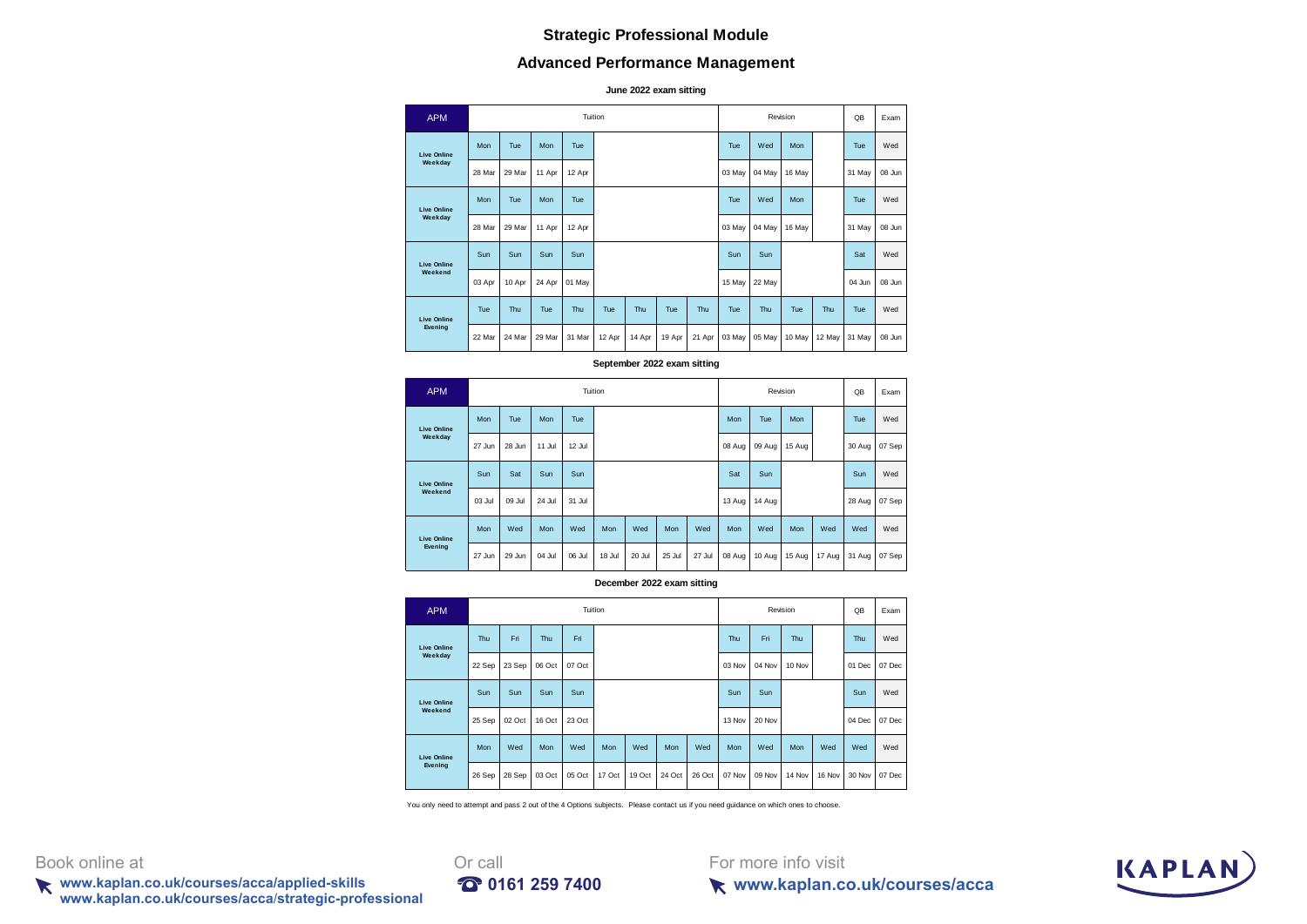#### **Advanced Taxation (UK)**

**June 2022 exam sitting**



ATXUK) QB Exam Wed Thu Fri Thu Fri Mon Tue Thu Fri Thu Tue 29 Jun 30 Jun 01 Jul 21 Jul 22 Jul 08 Aug 09 Aug 18 Aug 19 Aug 01 Sep 06 Sep Sat Sat Sat Sat Sat Sat Sun Sat Tue 25 Jun 02 Jul 9 Jul 30 Jul 06 Aug 20 Aug 21 Aug 03 Sep 06 Sep Tue Thu Tue Thu Tue Thu Tue Thu Tue Thu Tue Thu Tue Thu Tue 21 Jun 23 Jun 28 Jun 30 Jun 05 Jul 07 Jul 19 Jul 21 Jul 26 Jul 28 Jul 09 Aug 11 Aug 16 Aug 18 Aug 06 Sep Tue Thu Tue Thu Tue Thu Tue Thu Tue Thu Tue Thu Tue Thu Tue Thu Tue Thu Wed Tue 21 Jun 23 Jun 28 Jun 30 Jun 05 Jul 07 Jul 19 Jul 21 Jul 26 Jul 28 Jul 09 Aug 11 Aug 16 Aug 18 Aug 31 Aug 06 Sep **Liv e Online Weekday Liv e Online Weekend** Tuition Rev ision **Liv e Online Afternoon Liv e Online Ev ening**

**December 2022 exam sitting**



**Our ATX courses are suitable for those studying for the UK variant of the exam.**

Book online at Orcall

**www.kaplan.co.uk/courses/acca/applied-skills 0161 259 7400 www.kaplan.co.uk/courses/acca**/**strategic-professional**